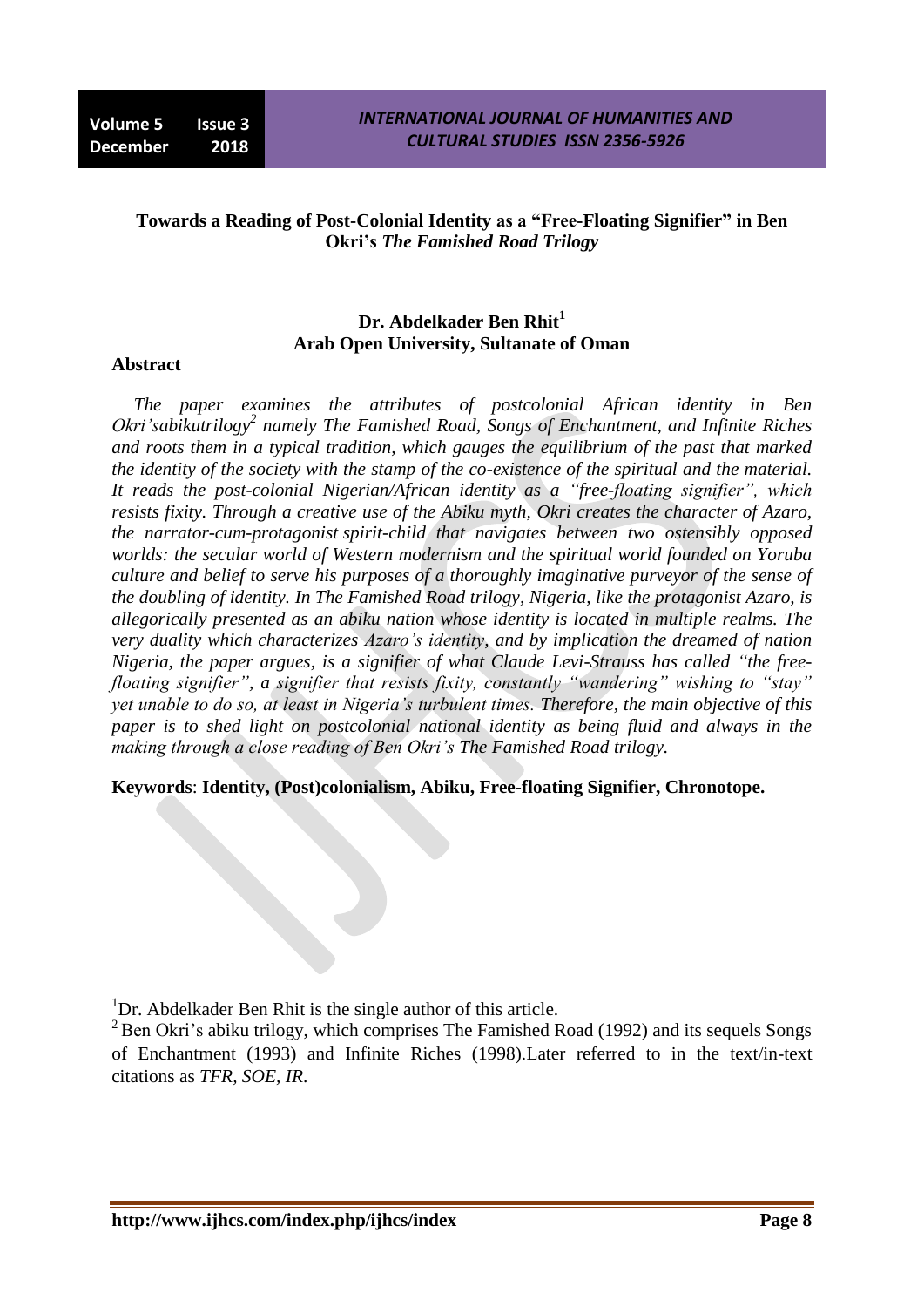The paradigm within which Chinua Achebe locked the whole issue of how "things fell apart" with the arrival of the colonial white man is still prevalent in Okri's *The Famished Road* Trilogy. Indeed, put simply, the Nigerian world fell from without with the colonial pressures and from within with the collapse of the balance between the spiritual and the material. As it has been argued by many postcolonial writers "colonialism put a knife on the things that held the colonized together and they fell apart." (Ifowodo xxii) The experience of colonialism entails the experience of disjunctures, ruptures, fragmentation of physical boundaries and dissolution of identity. It leads to a collision of cultures and values with scientific and technological advancements constantly threatening traditional belief systems. In his article "On National Culture", Fanon described the need of the colonizer to obliterate the past of the colonized thus:

Perhaps we have not sufficiently demonstrated that colonialism is not content simply to impose its rule upon the present and future of the dominated country. Colonialism is not satisfied merely with holding a people in its grip and emptying the native's brain of all form and content. By a kind of perverted logic, it turns to the past of the oppressed people, and distorts, disfigures, and destroys it. This work of devaluing pre-colonial history takes on a dialectical significance today (*The Wretched of the Earth* 210).

Mum"s speech in *The Famished Road* seems to echo Frantz Fanon"s when she speaks about the white man: ""When white people first came to our land," […] they brought guns. They took our lands, burned our gods, and they carried away many of our people to become slaves across the sea. They are greedy. They want to own the whole world and conquer the sun." (*TFR* 282) When Azaro spat at a man in Madam Koto"s bar, people blamed his behavior "on the white man"s way of life which was spoiling the values of Africa." (*TFR* 240) It becomes clear from the quotations above that colonialism is a traumatic event which shatters the individual"s identity. A trauma is "an injury to the body or mind, caused by a violent or catastrophic act or event, which shatters the existing frame of reference and defies ready understanding." (Ifowodo 5)As Fanon argues, colonialism is a traumatic event that causes damage to the mind of the colonized, and so to his/her self-perception. The huge damage, which was done to the psyche of the (post)colonial subject is absolutely valid to the psychoanalytic critic. Ngugi waThiong"o shares the same project as Fanon when he speaks of the urgent need of ―decolonizing the mind.

The postcolonial subject suffers an identity crisis because he/she lacks a wholesome sense of self. This identity crisis "is exacerbated by the ―helplessness of the colonized under the sway of a seemingly irresistible ideological and political apparatus of colonial power, leading him/her to debilitating self-doubt." (Ifowodo 6) Robert Jay Lifton argues that "the trauma of colonialism creates a radically altered sense of self, even a second-self different from the determined and traumatized self which supposedly recalls the original, pre-traumatic one. But because the colonized, in this traumatic state, cannot come to an accurate self-understanding, instability dogs him/her every effort to recapture the old self or to reconstitute a new one from the ― ashes of the traumatized one." (Caruth and Lifton164) Hence this paper opts for a conceptualization of post-colonial identity as one which is free-floating, an identity which resists fixity.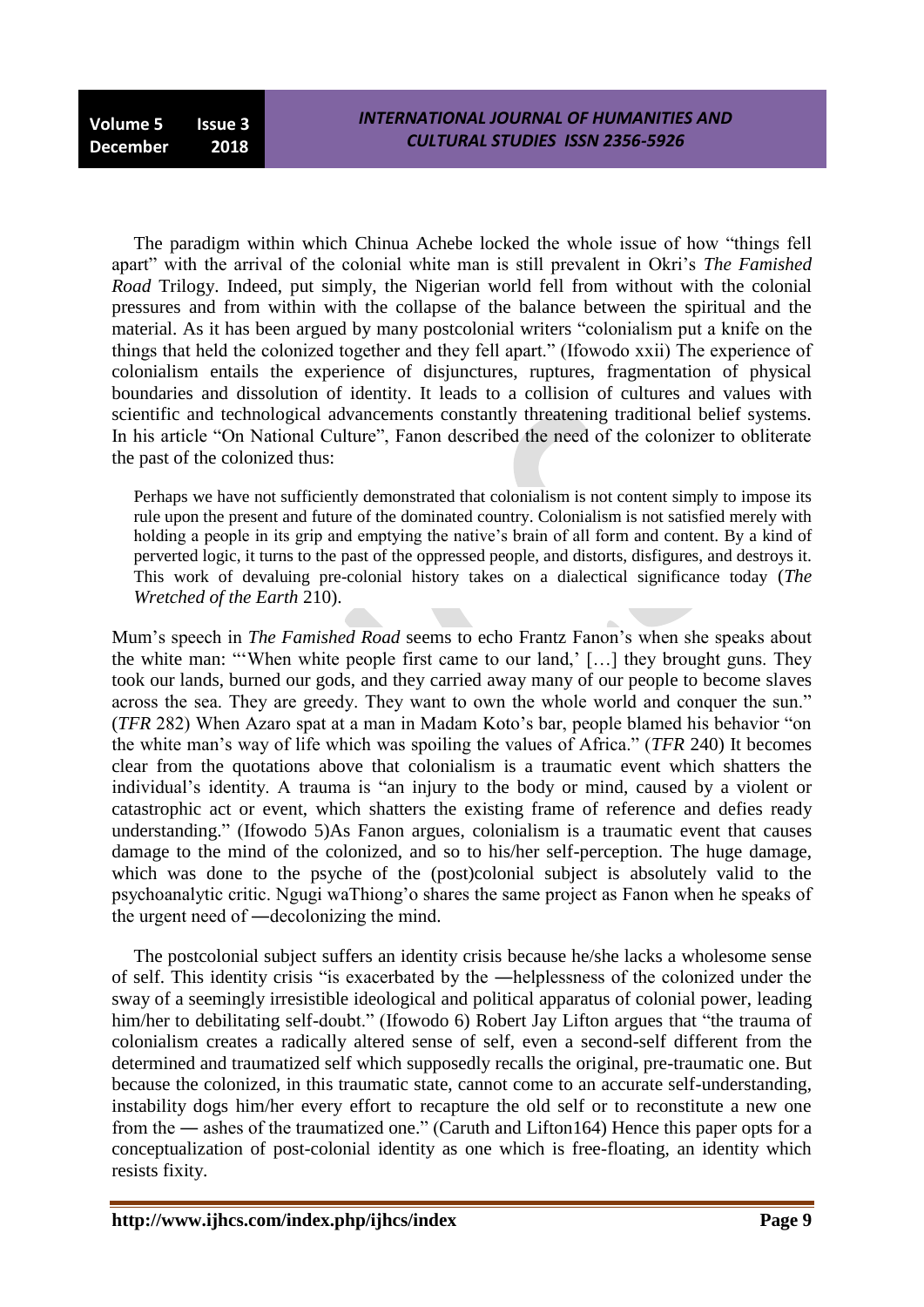The transition from a communal way of life to an individual one, it has been argued, was the cause of the ill-at-ease prevalent in colonized societies. Hence, there is a sense of loss because of the destruction of the old ways. The dilemma has to do with a lack as "the village code of conduct has been violated but a more embracing one has not been found."("Role" 159) The lack exists until today, and the writers explore its consequences, once it has been diagnosed. They weigh its impact on the individual and the community alike, as they are interchangeable. Achebe"s fiction sets out to articulate the problems of Igbo society as having lost the sense of balance between the spiritual and the material it used to hold it together. According to him, "the success of the culture was the balance between the two." ("Role" 159) When in search for that balance, Achebe sees no other adequate way than to explore the past that is the balance between spirituality and the material side of life. He argues that "the past needs to be recreated not only for the enlightenment of our detractors but even more for our own education" ("Role" 158).

The past is not invoked because of nostalgia. Its invocation has to do with the determination of the self, the soul of the people, no matter how absurd, how incongruous, or irrational it might seem. The writer argues that the reason for revisiting it is that "the past with all its imperfections, never lacked dignity." ("Role" 158) As an attribute, dignity and dignified determine attributes of the self and the community. Their loss is equated with the loss of the true self. So far, what filters from Achebe's paradigm is the locking of self and community into one inseparable duality. Each is a definer of the other and none is or can be considered on its own. One cannot make sense of a character outside his/her community and vice versa. The paradigm locks two equally important component parts of the being of the community and the individuals making it which are the worldly and the spiritual in an incessant communication or better, a communion.

As a result of these double interlocking, the artist is required by the very subject matter of his/her work to adapt the form to the content. Consequently, the work becomes the site of experimentation and the arena for infinite dialogues between competing voices, each striving for a prominent place. It becomes a search for new old possibilities and innovative forms. In delineating the representation of the attributes of identity in the selected novels of Okri namely *The Famished Road* trilogy, this paper roots them in a typical tradition initiated by Chinua Achebe, that of gauging the equilibrium of the past that marked the identity of the society with the stamp of the co-existence of the spiritual and the material. It highlights Okri's creation of a character that belongs in the two worlds to serve his purposes of a thoroughly imaginative purveyor of the sense of the doubling of identity. The very duality which characterizes Azaro, and by extension, the dreamed of nation is a signifier of what Claude Levi-Strauss has called "the free-floating signifier", a signifier unwilling to settle down, constantly "wandering" wishing to "stay" yet unable to do so, at least in these turbulent times.

## **1. The Past, the Spiritual, the Worldly, and the Sense of Identification**

Okri"s creation of the AbikuAzaro, as a narrator and protagonist, is a subtle reexamination of the aftermath of the colonial experience and a "re-visitation" of the identity of the Nigerians. In *A Way of Being Free*, Okri argues that "[t]here can be no absolutes: no absolute good or evil; no absolute way of living. No absolute truth. All truths are mediated and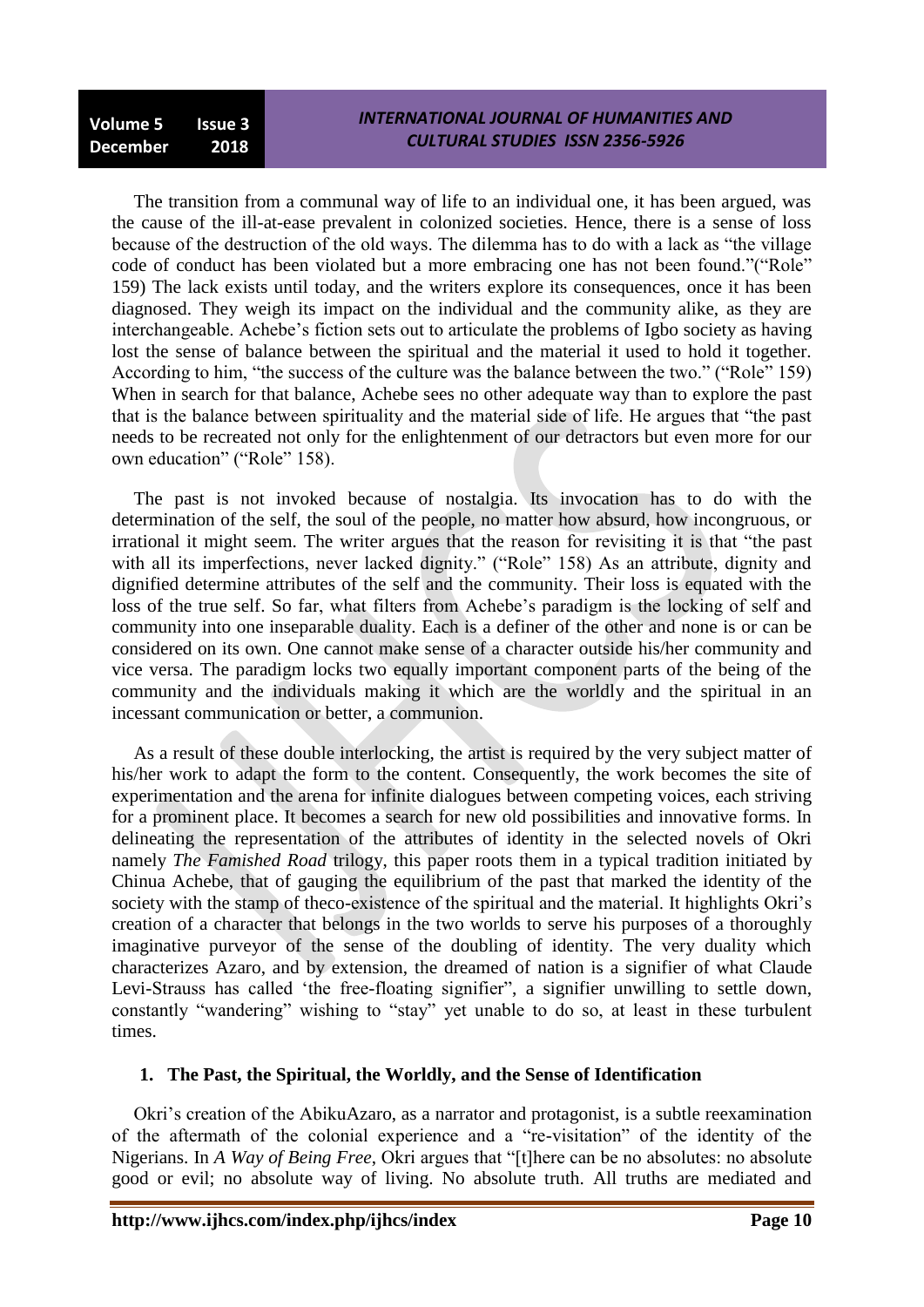tempered by the fact of living. Being alive qualifies all things." (*A Way of Being Free* 54) This quotation encapsulates the main purposes of this paper in its author"s utter conviction of the indeterminate and therefore provisional nature of truth or reality. Okri's statement highlights the shifting rather than constitutive nature of meaning, my argument is that identity cannot be fixed. It indicates a resistance to the pure and homogenous identity and lauds the liberation of the subject from the narcissism that defines identity in terms of fixity and purity of origins.

Abiku, an in-between subject, a child oscillating between the world of the Living and that of the dead, has made several appearances in literary works. McCabe credits the following works with Abiku characters or belief: Soyinka"s poem titled "Abiku, which privileges the spirit world consciousness of the Abiku and sees its unattainable cosmic knowledge as being beyond humans in the real world and his play *A Dance of the Forest* (1960), which employs a Half-Child or Abiku who symbolizes the tragic nature of cyclic human history and which, unable to reach maturity, projects a sense of sterility that symbolizes the stillborn embryo symbolising the newborn Nigerian state. Soyinka"s *Abiku* is defiant and experiences intense pleasure and satisfaction causing pain to its parents. Achebe"s *Things Fall Apart* too uses abiku called Ogbanje. His Ogbanje/Abiku Ezinma represents the way the idea of the Ogbanje manifests itself in the physical world of Nigeria. Unlike Okri"s trilogy, there are no obvious magical occurrences in Achebe's novel. The spirit world remains unseen in Achebe's *Things Fall Apart*, it never crosses the borders between the world of the living and that of the spirits. Abiku takes a special place in the novels of Okri. In*The Famished Road, Songs of Enchantment, and Infinite Riches*, the abiku child (Azaro) is the main character and the narrator. As AtoQuayson argues, Okri has incorporated the distinct ethnographic and esoteric versions of the above-mentioned author"s workings of the abiku myth into his narratives that produce a multiplicity of meaning. (*Strategic Transformation* 125)Okri"s main achievement lies in his creative use of the Abiku myth and its metaphysical dilemma as a perfect metaphor for the crisis in Nigerian /African history. However, Okri's Abiku empathizes with his parents, has compassion for them, and decides to stay back to please, satisfy and give them happiness.

In the *Famished Road* trilogy Azaro (the name being a direct allusion to the biblical Lazarus), despite his condition of abiku, decides to stay on in this earth and break the tragic cycle. Okri, therefore, alters Soyinka"s abiku trajectory through Azaro"s determination to survive throughout his ontological journey; a determination which represents both a reevaluation of the Yoruba mythopoeic and an exploration of the multiple dimensions of the literary use of abiku. (Ogunsanwo 49) My argument is twofold: First, Okri deconstructs the image of the Abiku child according to indigenous belief system by assigning to his protagonist spirit child the task and responsibility to stay, which is a social obligation Azarohas to perform. Second, Okri"s trilogy is not an exploration of the concept of the Abiku as an embodiment of the Yoruba myth rather he puts the same myth to use for his own purposes. Azaro states that:

…I spent most of my time in the other world trying to reason with my other spirit companions, trying to get them to leave me alone. What I didn"t know was that the longer they kept me there, the more certain they were making my death. […] I realised that they (the spirit companions) had managed to shut me out of my life. […] When I woke up I found myself in a coffin. My parents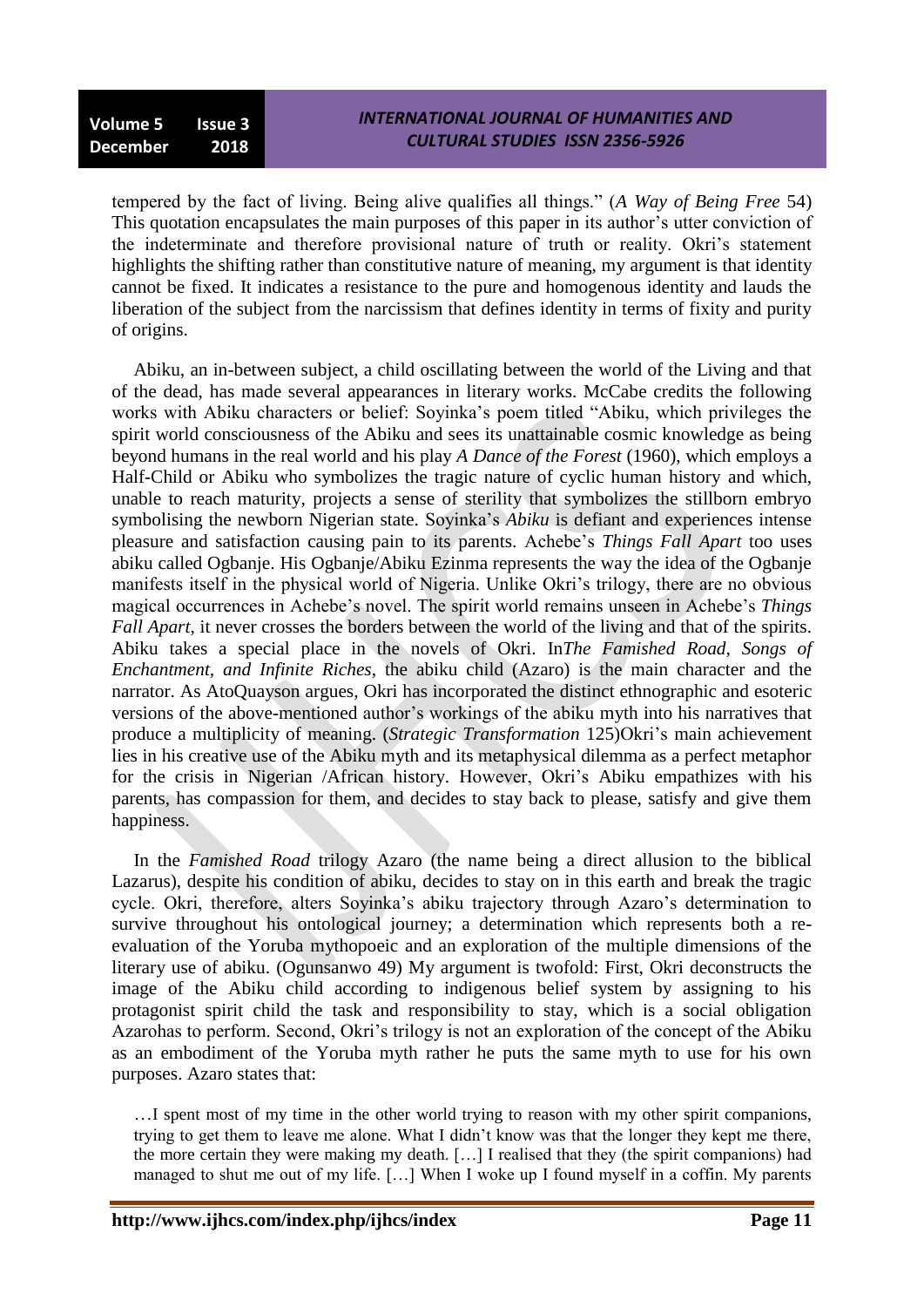had given me up for dead. [...] He [the herbalist Azaro's parents have brought in to sever his connection with the spirit world] was the first to call me by that name which spreads horror amongst mothers. […] As a child I could read people"s minds […]. (*TFR* 8-9)

These opening pages of *The Famished Road* frame Azaro's consciousness within what will be his struggle through both the crudities of the ghetto and his ongoing conflict with his spirit companions who populate the esoteric interstices of communal space. "The fact that Azaro wishes to remain in the real world while simultaneously refuses to sever his privileged connection with esoteric knowledge that is afforded to him by the spirit realm has a profound effect on the narrative epistemology" (O"Connor 206).

*The Famished Road*trilogy is as much misunderstood by critics as the concept of Abiku. Much like the missionaries tried to "normalize" the Abiku concept by expressing it in Christian and scientific terms, literary scholars have attempted to normalize Okri"s novel by classifying it into recognizable western genres. (Fraser 66) *The Famished Road* has been labeled fable, fantasy, allegory, myth, picaresque, postmodern, and magical realism. None of these labels adequately contain or express the particular genre that Okri has begun to create. McCabe argues that what is developed in this series of novels is an "Abiku literature" and calls for a full-length study of Abiku and their stories. He suggests that any responsible study of Abiku literature will look toward the concept of Abiku as expressed by Yoruba Bablawo and elders rather than toward Western frameworks (McCabe 1).

This paper attempts to summarize and present the general conclusions that literary critics have drawn about Okri's creative use of abiku in the trilogy. Grace depicts Azaro's existence as "symbolic of the nation"s struggle to come into and remain in existence"; Hart and Ouyang also argue that Azaro operates as "a metaphor of political disempowerment in Nigeria" which is reflected in "the Biafran war, military regimes and inchoate political structures" (Grace, 148; Hart and Ouyang 10). Felicia Alu Moh discusses Azaro"s Abiku condition as one of three controlling symbols in the narrative. She established his Abiku status as symbolic of the nation and identifies two "strains" in his presence in the novels. The first is the fragmented nature of Azaro's experience. He has a story in the physical world and a story that takes place amongst the ara-orun. The most important strain "shows Azaro's experiences as a symbolic representation of the nation"s historical experiences." (*An Introduction* 75) She cites the commentary of Ade, who is Azaro"s friend, to establish the symbolic importance of Abiku status: "Our country is an Abiku country. Like the spirit-child, it keeps coming and going. One day it will decide to remain. It will become strong." (*TFR* 478) This exchange, as Moh points out, occurs in the physical world, but in his journey in "dreamland" (a better word would be nonphysical or metaphysical) Azaro observes: "Dad found out that all nations are children; it shocked him that ours too was an Abiku nation, a spirit child nation, one that keeps being reborn and after each birth come blood and betrayals" (*TFR* 494).

Though Moh continues to emphasize the differences between the fragmented pieces of Azaro"s experience, the similarities in the experiences and thoughts of Ade and Dad establish a continuity that closes the perceived gap between the heaven people and the earth people. She also emphasizes that there are no causal links between episodes of Azaro"s experience at the same time she points that the connection is indeed Azaro himself. He is the unifying factor. Moh establishes the pattern of Azaro"s life and the experiences of the nation as a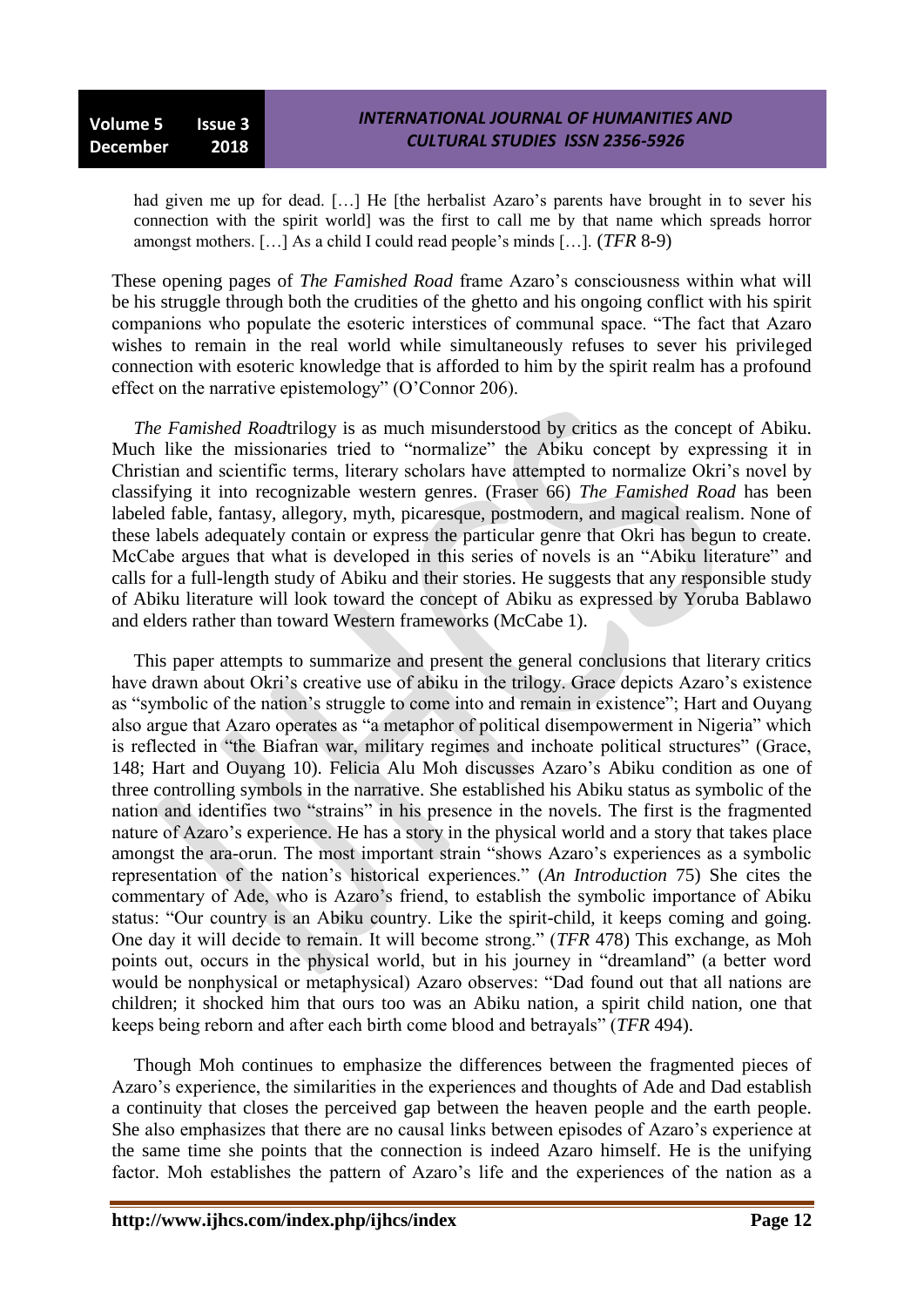series of "hopes and betrayals" that is "a chain of endless recurrences" and calls this Okri's rendering of "the nation's history as one that revolves around hopes and betrayals." (Moh 77) A series of events both constructive and destructive is indeed as good a definition of "being" as one could hope for.

Robert Fraser, who writes in a chapter titled "When the Road Waits, Famished" calls Okri's creative use of the Abiku concept a combination of attributes. His analysis of Azaro's Abiku status draws attention to the ways the Abiku concept has the power to both totalize and fragment. He writes that Abiku children both "delight and plague" the mother of such children (68). *The Famished Road*, through the Abiku symbol, metaphor, and narrative technique articulates an adaptability that simultaneously embraces combination and fragmentation:

…Okri has combined a local belief concerning child mortality both with the much broader conception of reincarnation espoused by several of the world"s religions and with the remote intimations of eternal blessedness to be found in Eastern and Western literature. The doctrine of the pre-existence of the soul, for example, can found in Plato"s dialogues the Phaedrus and the Apology, while the notion that young children possess an awareness denied to adults of some prenatal bliss has a provenance reaching from the seventeenth-century mystic Thomas Traherne to Wordsworth"s ode "Intimations of Immortality from Recollections of Early Childhood". Azaro combines these attributes, both with the precocious wisdom of someone who has lived many lives and with the naivety of a 7-year-old-boy. He is at one and the same time sage and innocent, possessing both a historical long view and a delighted capacity for surprise. Much critical endeavour has been expended in attempting to locate Azaro"s voice. The truth is that he has many voices and is both soloist and choir (Fraser 68).

To explain the apparent contradiction in Azaro"s physical and spiritual state, Bill Hemminger, draws on Heidegger"s concept of "dasein" in his essay "Building Dwelling Thinking" in order to locate the nature of Azaro"s spirit, and thus the spirit of all things. By situating Heidegger as external to the tradition of the Western, rationalist perspective, Hemminger is able to show that Heidegger and Azaro operate in similar worlds. As Hemminger notes, "in the development of the concept of Dasein, being-in-the world, Heidegger breaks with Western philosophical tradition... Dasein is ultimately a refutation of the 'metaphysics of presence,' the notion that 'reality must be thought of in terms of the idea of substance." ("The Way of the Spirit" 68) Hemminger continues, quoting Heidegger: "existence is best thought of as a "happening," a life story unfolding between "birth and death." ("The Way of the Spirit" 68) He concludes that what makes Okri extraordinary and worthwhile is a "nonmodern" reinvestment of the spiritual into a modern existence that relies too heavily on the rational. This is done through Azaro"s Abiku experience and narration of that experience. Azaro, whose seemingly binary being (dasein) in the physical and nonphysical worlds, in fact encompasses an infinitely open ontological condition. Hemminger calls the "being" expressed by the Tao, Heidegger, and now Okri, a "constant negotiation between a person and the world of things around her, not an exercising of ego" ("The Way of the Spirit" 73).

The postcolonial subject and nation must both "struggle to transcend the nightmare of history", colonialism's legacy in much of Africa ("Looking Awry" 66). The young protagonist Azaro is struggling in his own way to traverse and overcome this nightmare; at the same time, he struggles to step over the threshold or liminal stage into maturity. "His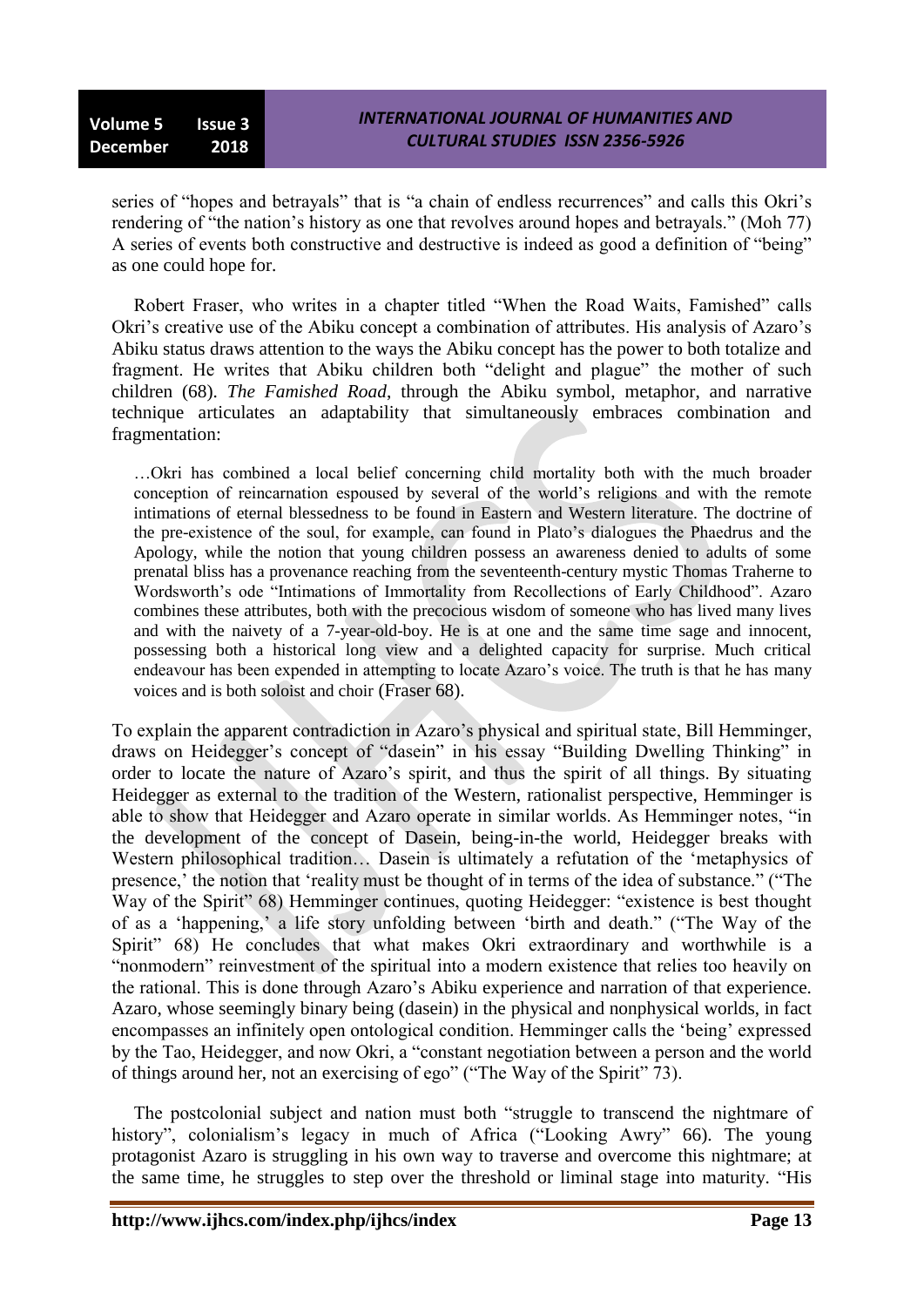passage through the Lacanian mirror stage was incomplete since the mirror had cracks resulting from the trauma caused by colonialism. The acquisition of a coherent identity was not automatic as the image was unclear. The work to repair this cracked mirror is what he is attempting to do in his own way. Azaro is successful in holding off the spirit world"s influences." (Anne Plettner 53)Azaro has felt the repercussions of the effects of the colonial dislocation. This indeterminate and traumatized state is signified through ambiguity which he experiences. He is confused about his identity and has the feeling that there is another inside him. For Azaro is constantly inhabited by the spirit side. Referring to those people who grapple with challenging realities in the modern world, Okri says that "Exile is a fleeing from one dream to another one. In the process we change, we metamorphose, and our new shapes are never settled." (*A Way* 54) This reflects the fluid conceptions of self-articulated by Okri, who, in his Azaro's trilogy "illustrates this by constructing a political landscape where subjectivities are always already in motion and the political is a product of unforeseen contingencies" (*Challenging Euro-America's Politics of Identity* 131).

Okri"s concern with the issues of identity makes his novels an interesting subject for analysis. Unlike his predecessors, he uses the abiku myth in a very different manner. In his trilogy, the abiku marks all births as moments of exile. The Abiku"s unsettling movements reflect the complexity of postcolonial identity. As Azaro notes, "[t]o be born is to come into the world weighed down with strange gifts of the soul, with enigmas and an inextinguishable sense of exile." (*TFR* 5) For Okri, birth is haunted by memory which echoes Michel Foucault's assertion that "what is found at the historical beginning of things is not the inviolable identity of their origin; it is the dissension of other things. It is disparity." ("Nietzsche, Genealogy, History" 79) Azaro is similar to the postcolonial migrant because he embodies this disparity. "He is haunted by memories of the spirit world and by cycles of births and histories that bleed into one another, disrupting all possibilities of identity formation. He dwells in the in-between, alert to the songs of the spirit world, and attuned to histories and memories of countless births" (Fernandes 135)Okri does not only place his protagonist Azaro in the service of identity or national history but also "enacts through him a way of being in the world that celebrates the turbulent spaces of encounter. He accomplishes this not through narrative plot alone, but by transforming himself and his works into signs of the Abiku." (Fernandes135). Much like Azaro, Okri navigates between London and Lagos, tracing the historical arcs of Yoruba, Hausa, and Igbo, as well as the history of England. He dwells in-between the Nigerian and British identities.

In rejecting fixity and adopting fluid movements and repetitions, Okri engenders a politics predicated not in a national being, but in a being-in-between. That these labels are rightly used and prove to be fruitful areas of research in the establishing of current Nigerian identity identifiers is evident. What remains evident theoretically is that the novel, as a genre, is a bearer of the "one yet many identities." The novel narrating the nation shows how "The idea of nationhood is not only a political plea, but a formal binding together of disparate elements." (Brennan 173) It is these disparate elements that this paper undertakes to examine in the light of a principle of indeterminacy which Homi Bhabha delineates in his introduction to *Nation and Narration* when he asks: "If the ambivalent figure of the nation is a problem of its transitional history, its conceptual indeterminacy, its wavering between vocabularies, then what effect does this have on narratives and discourses that signify a sense of 'nationness'." (Bhabha 2) In other words, how Okri represents indeterminacy without trying to collapse it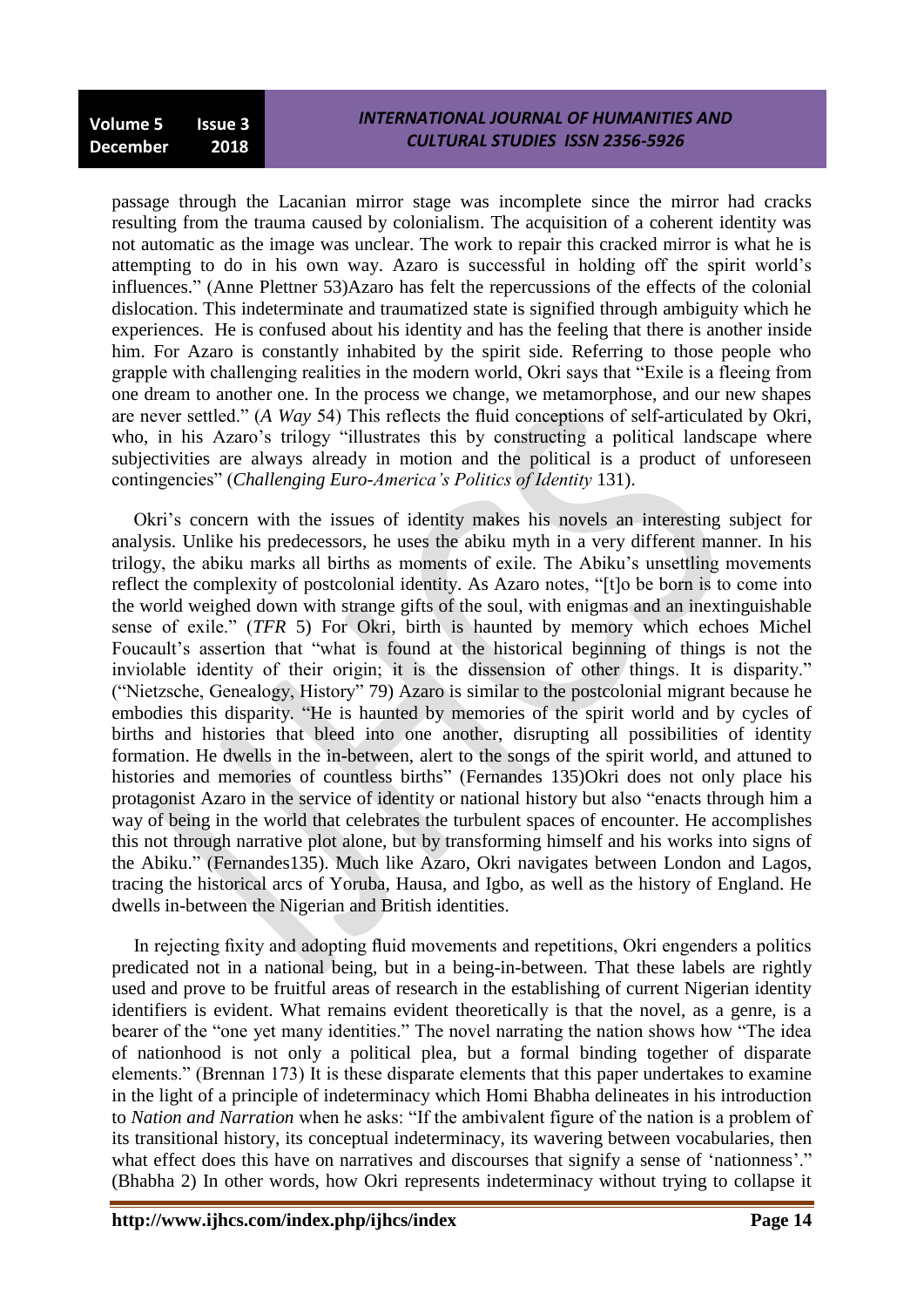into a whole which would transform into a hegemonic label and how he manages to let it float freely?

For Okri, "different and disparate worlds appear to coexist; there is an indeterminacy with regard to where literal reality ends and metaphor begins, a habitual elision of figurative and narrative space" as opposed to a reality which maintains "clear ontological boundaries between what is usually designated as observed and imagined experience, material and magical phenomena, and real and fictional worlds." (*New Directions in African Fiction* 140) The novels explore the state of the nation without prescribing to it a narrow defining of its identity. They do use a broad framework but they do not stifle it. Theoretically, Ernest Renan"s theorizing of the nation accommodates the novel"s search for possibilities, as like his defining, they undertake to consider the issue in terms of a past and a present, in a similar vein to Renan when he writes "[a] nation is a soul, a spiritual principle. Two things, which in truth are but one, constitute this soul or spiritual principle. One lies in the past, one in the present. One is the possession in common of a rich legacy of memories; the other is presentday consent, the desire to live together, the will to perpetuate the value of the heritage that one has received in an undivided form." ("What is a Nation?" 19)

The spiritual dominates the events and the people as it is the pervading principle shared by the characters as a legacy but also as a present definer. The novels echo Renan"s pronouncement that "of all cults, that of the ancestors is the most legitimate, for the ancestors have made us what we are." ("What is a Nation?" 19) This seems to be exaggerated in the sense that Renan singles out one cult and privileges it above any other ones. This is a form of essentialism that goes against a more visible characteristic of the novels, which is indeterminacy. Indeed, in Okri"s trilogy, fixing the contours of the identity question in a rigid framework may be counter-productive. For instance, if one takes Azaro as a signifier of the attributes of the Nigerian identity, one is likely to be baffled by inconsistencies, plurality, and a great potential for sudden transformations. The said novels explore the dynamism of identity in the making. With no introductions, they go to the heart of the matter which may seem of a dual nature, that of the spiritual and the material. Azaro keeps going and coming and facing what the narrator calls the "gateway" Going and coming, born and dead or dying, wanting to stay and not wanting to, wandering and returning are signifiers of duality but also of instability. They inhabit the character of Azaro, his making and his being as he says "[h]ow many times had I come and gone through the dreaded gateway? How many times had I been born and died young? And how often to the same parents?" (*TFR 5*) It is a form of stillness he seems to be unable to find its origins, its causes, and where it will lead him. Identity begins with a quest about the reasons behind his volatile nature, unwilling to settle down.

These oppositions do convey a contrast that the reader may be tempted to replace in the worn-out tradition of a paradigm of binary oppositions. Between worlds that seem to be opposed lies his self and the reason behind he is such a creature of the spirits and the bodies, hovering between the two worlds. They are like the body and soul, co-existing in contrast as when he says, "My spirit moved, my body stayed still." (*TFR* 165) Given the structure of the novels, constantly moving back and forth between the two worlds the spiritual and the secular, one may be justified to fix them as organizers of the paradigmatic representation of identity. Azaro is there among his people, yet he is also travelling or, to use the word that is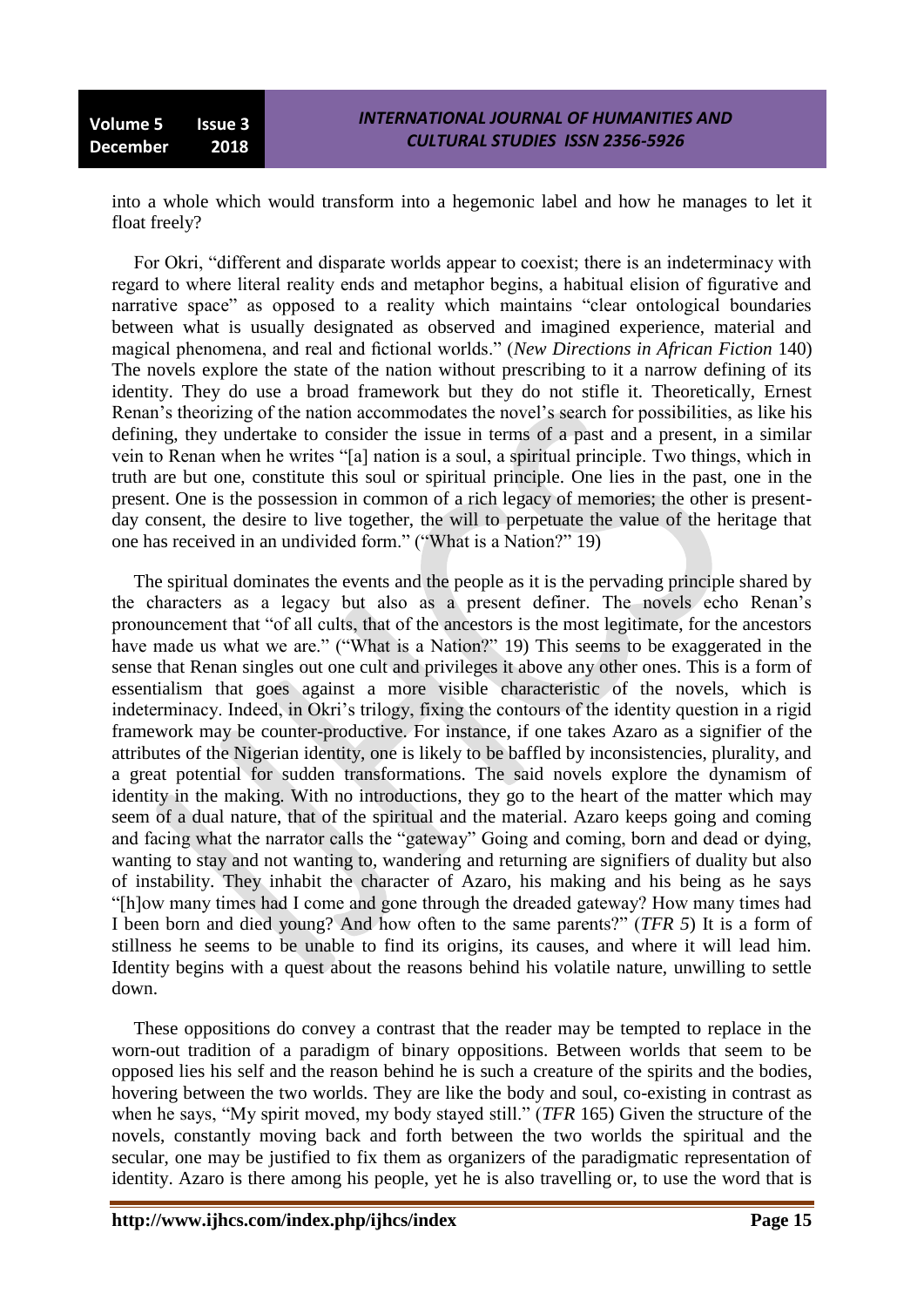much repeated in the trilogy, is "wandering." This paper focuses mainly on the dynamism of the issue and attempts to seize the unsettling wandering between the two worlds rather than fixing attributes of that fluid identity. There is a constant movement in the novels" structure yielded by constant shifts of places or worlds and shifts in situations.

The reader keeps following the main character from one space to another, from the world of spirits to the actual earthly world. The opening lines of *The Famished Road* begin with some enchanted world whose contours are unspecified. "In that land of beginnings spirits mingled with the unborn." (*TFR* 3) The land as a concept is never delineated properly, much like the unnamed city or the compound in the trilogy. They all remain open spaces and open signifiers much like the inhabitants of that world whom we are told "knew no boundaries." (*TFR* 3) The lack of boundaries begets a blend of a nature that is multiform and often made up of opposites as in that land the players "played much because they were free." (*TFR* 1) It is a freedom that helps them partake of everything: "There was much feasting, playing, and sorrowing" (*TFR* 1) from that world of mixed bliss the reader is presented with the earthly matters of the world down on earth with Azaro as a troublesome child torn between the world of the unborn and that of the living.

The shift in places is a shift in situations. From a state of tranquility, the reader is led to a state of tension: first as a result of Azaro"s birth followed by innumerable efforts by the world of spirits to drag him back to their world and his unrelenting struggle to stay down on earth. Then, the state of tension is followed by a state of trouble where Azaro recounts the events as a witness first then as an actor, taking sides with his family and the people of his compound. In-between these shifts, there is a constant coming and going between the two worlds, as Azaro is interrelated several times by dreams, by apparitions, and by visitations.

The sense of ending of *The Famished Road* conveys a baffling stillness or what the narrator calls "quietude," a sense of peacefulness is dominant conveying restfulness, and even a sense of bliss, where Azaro can realize that in the end, "there were no forms invading" their life. (*TFR* 500) This stillness is baffling as nothing is settled down in the trilogy. Indeed, if one considers the sense of ending of *Infinite Riches,* restfulness of the first novel is just a transient thing as attested by the following realization that "the respite was brief, and time quickened. We woke up one morning to find curfew hours extended," (*IR* 337) the last chapter of the novel is a poem where the very ideas of unresolved issues seem to seal the trilogy with the stamp of unresolved issues as some of the lines show: "We who live through turbulent mysteries/ Do not know that a whole way is passing" (*IR* 338) before adding the sense of loss at not knowing what is to come.

From what preceded, one may gather that the "we" stands for the whole people and that the narrator is now the spokesperson of these people. By lumping himself with them, Azaro seems to imply that he identifies with them and they with him. Although the identification sends the reader to an old representation of others through self or self through others, whereby generalizations may be reached over the question of identity, the question remains valid and practical in several ways and for several reasons. Indeed, despite some distance from the people in general, and his own family at particular times, Azaro does identify himself with the ills of his community through his own parents. As such he can be the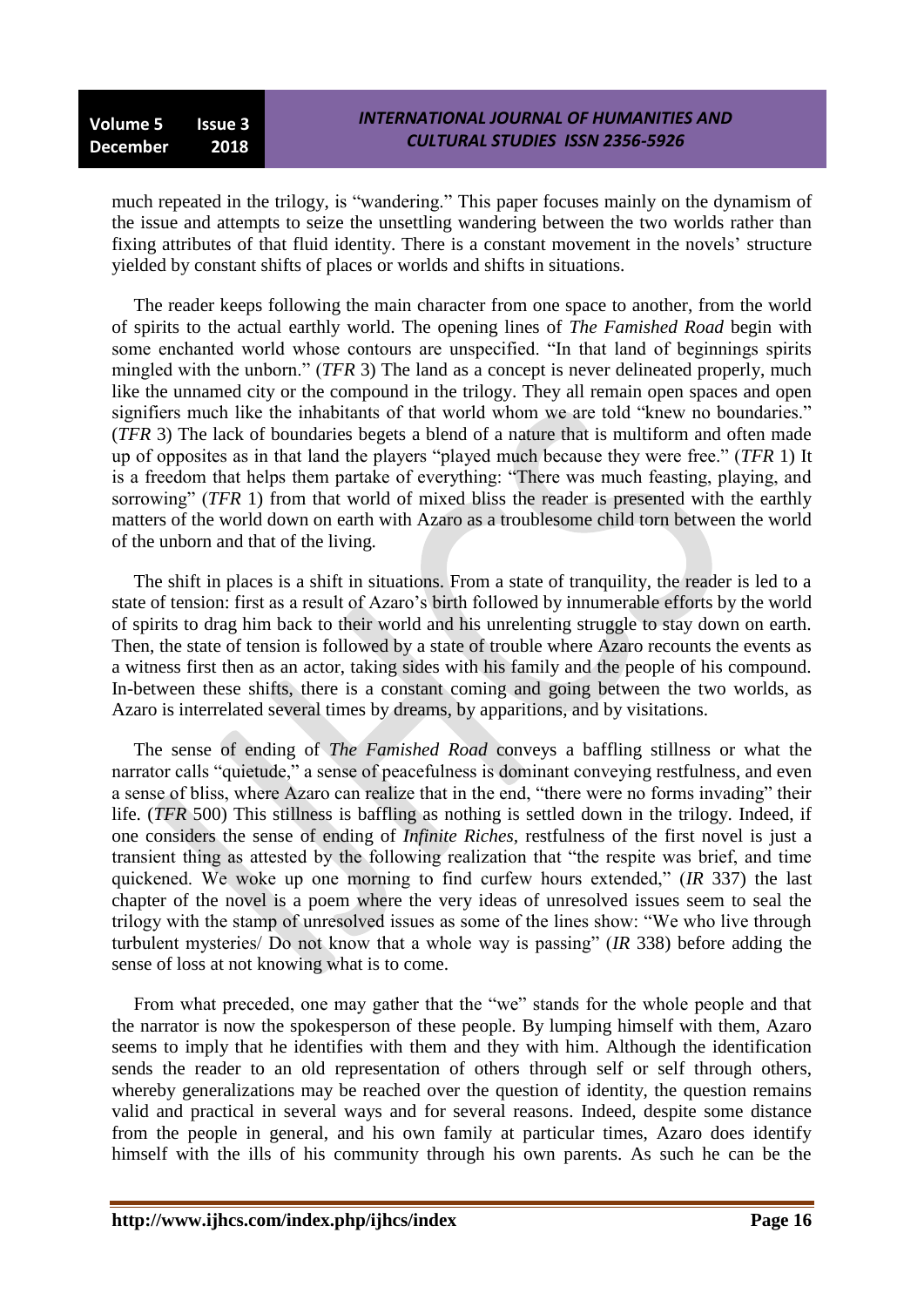representative of the identity of the people, or least the one attribute that makes who they are, they have been, and should be.

As an Abiku, we are told, that Azaro belongs in different worlds that may form a paradigm of the spiritual and the material. If this is correct, whatever research has been gathered about the history of the people, their culture, and their cosmography validates the strong cultural balance that has always marked them and that seems to have been lost, and after which they strive to regain. Because of these temporal and cultural considerations, an approach to the question of identity requires the seizing of its dynamic features rather than focusing on the so called stable and fixed attributes. Hence, what may be of interest is the search for the origins of such markers of identity. And this is actually what seems of paramount importance in the selected novels. Questions about origins, nature, and specificities mingle with the passage of time, experience, transformations, and a yearning for lost qualities to be regained.

At the heart of the question are the notions of lack and the sense of indeterminacy. If there is ambivalence, the question is not so much whether this is true or not as it is more about the roots of that ambivalence. Achebe once put it this way: "we need to know where the rain started to beat us or else we will become likethe man in the Igbo proverb who does not know where the rain began to beat him and so cannot say where he dried his body." (*There Was a Country* 13)Confronted with their present, the people of the compound search for their other lost selves. Their origins as a people whose culture was basically tribal, articulating a great sense of solidarity, the sense of a close community with common structures of thought, common beliefs and practices that have been marked by ancestral roots, a dual world of ancestors, spirits and an earthly world. Coming and going between these two worlds is not strange for them as it roots them in a cosmography that embraces the body and the soul, life hereafter and life beyond.

If Azaro may rightly be considered as a prototype of the seeds of that identity, the question is more about how, navigating between two worlds, he may belong in both at the same time? And if Azaro is an Abiku, in what ways his own father, Dad, and mother, Mum may be affected by his presence, marked by his volition and their own volition? In fact, dealing with identity matters not only for the aforesaid trio. It goes beyond them to hover in the skies of a whole nation. Musing about why he chose to stay on, Azaro ends up realizing that he does it because of his mother. The passage is worth quoting at length:

How many times had I come and gone through the dreaded gateway? How many times had I been born and died young? And how often to the same parents? I had no idea. So much of the dust of living was in me. But this time, somewhere in the interspace between the spirit world and the Living, I chose to stay. This meant breaking my pact and outwitting my companions. It wasn"t because of the sacrifices, the burnt offerings of oils and yams and palm-nuts, or the blandishments, the short-lived promises of special treatment, or even because of the grief I had caused. It wasn"t because of my horror of recognition either. Apart from a mark on my palm I had managed to avoid being discovered. It may simply have been that I had grown tired of coming and going. It is terrible to forever remain in-between. It may also have been that I wanted to taste of this world, to feel it, suffer it, know it, to love it, to make a valuable contribution to it, and to have that sublime mood of eternity in me as I live the life to come. But I sometimes think it was a face that made me want to stay. I wanted to make happy the bruised face of the woman who would become my mother. (*TFR* 5)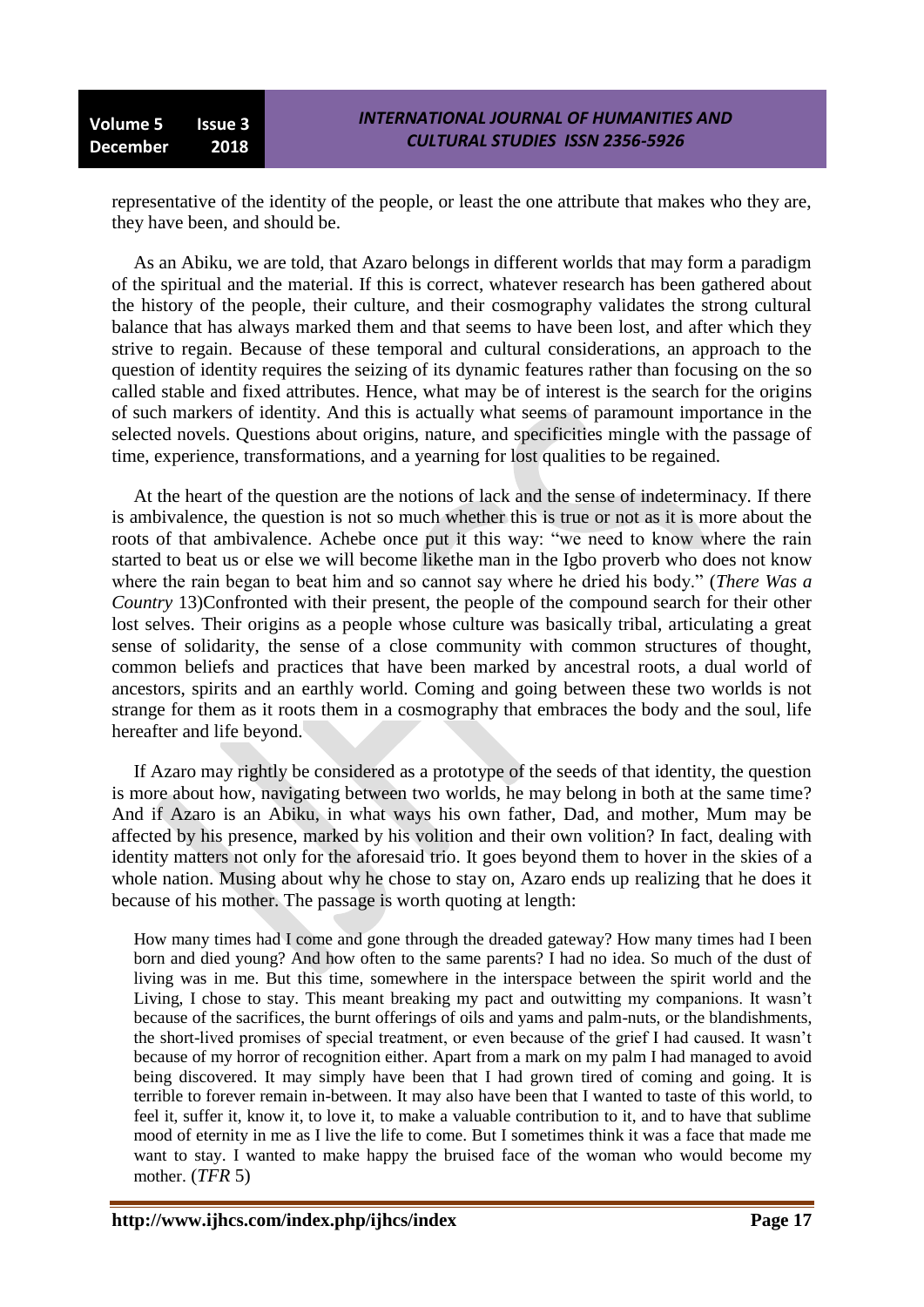**Volume 5 Issue 3 December 2018**

Of all the possible reasons he invokes, the major one singled out by him is his mother and the desire to make her happy. While other reasons such as his desire to experience what humans are going through and to share with them all sorts of feelings like sadness and joy may be good reasons, the most legitimate and ultimate one seems to be love for his mother.

As a unique child, Azaro is much loved by Mum who cares for him and cherishes him. Strong ties between them attest to his decision to stay on. However, the story is much more complex that it seems as this identification between the child and the mother is rooted in a more symbolic symbiosis of mother-son. By extension, Mum can stand for Nigeria and Azaro for the prodigal son. Azaro"s birth brings happiness on her face which bears the marks of poverty. In return, her desire to give birth to her child is rewarded by Azaro"s wish to remain into the world of the living for her sake: "[b]ut sometimes I think it was a face that made me want to stay. I wanted to make happy the bruised face of the woman who would become my mother." (*TFR* 5) The bond between the mother and the child is unique. The son chooses to remain into Mum and Dad"s world to make Mum happy although in this way he breaks the rules that govern the enchanted world of the abikus. Mum"s world gravitates around her child and she loves him so fiercely that no one, not even Dad, will ever touch him without suffering severe repercussions: "[i]f you touch my son, you will have to kill me" (*SOE* 10), Mum threatens Dad when he intends to hit the child. When discussing the mother-child relationship, Nancy Chodorow argues that the mother and the son form an isolated dyad. (*Feminism and Psychanalytic Theory* 87) They inhabit a magic circle that isolates them from the rest of the world and where the bond between them grows stronger every day.

Mum and Azaro"s relation is special from the very beginning. She is more deeply involved in this relation and feels it more intensely than Dad. She is ready to sacrifice everything for her child and she never expects anything in return. Her sacrifice is unconditioned. It is Mum who comforts Azaro and nurses him when he is ill. In *The Famished Road*, when she finds out that he is "trapped in a house of ghosts", Mum gives away her small fortune saved from hard work, borrows the rest of the money, and pays a reputed herbalist to break the spells surrounding the boy so that she can bring him home safely. (*TFR* 30) As she knows that her child is a special one, not from this world, Mum would do anything to keep him into the world of the living. She goes as far as to implore him not to leave them for his spirit companions: "[i]f a spirit calls you", Mum said, "don"t go, you hear? Think of us. Think of your father who suffers every day to feed us. And think of me who carried you in my womb for more than nine months and who walks all the streets because of you."" (*TFR* 306) Mum"s total devotion to Azaro, the sacrifices she makes for him are the foundations of the desert island/ the magic circle the mother-child dyad inhabits according to Chodorow. "Mum and Azaro's isolation is partly the result of the parents' troubled relationship and Dad's violent outbursts. These make the two continually intrude on each other desperately trying to defend themselves against the man"s violent demeanour." (Anca Maier 3) The child suffers when Dad beats Mum and finds shelter and comfort in her arms whenever the father directs his violence to him. Mum takes the son"s side at the risk of being herself punished by Dad.

There is a scene that best sums up the bond between mother and child when Mum kept waiting in the rain for her son until she found out where he was held captive: "Mum had waited in the rain, outside the house, for three hours. She had stood patiently, with thunder growling above her, as lightning flashed in different places, over many houses and trees."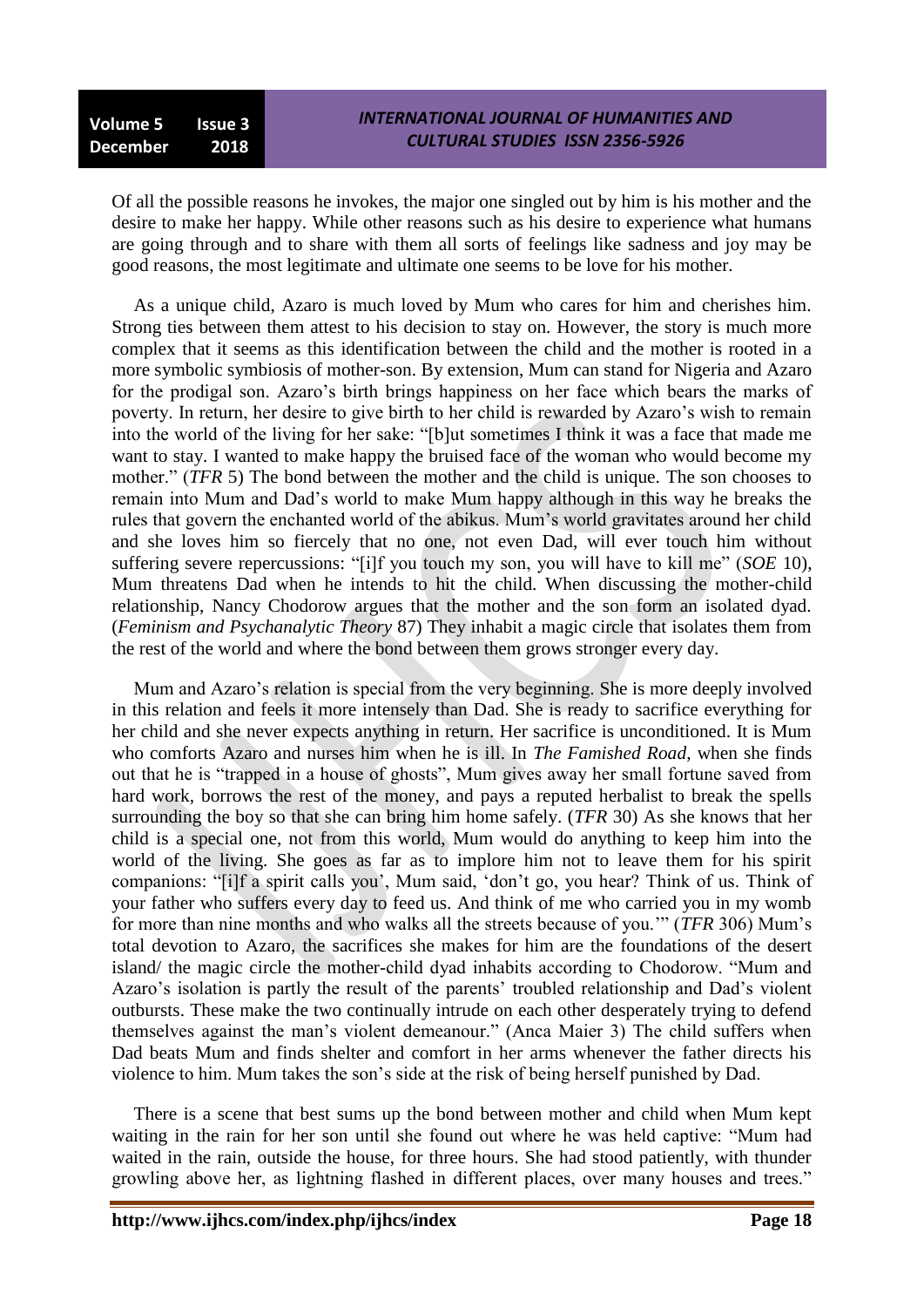(*TFR* 31) Her waiting may denote the love of the mother but equally the strong desire to see her prodigal son appear. He would be the savior and the redeemer.

## **2. Mother Africa and Azaro**

The idea that Azaro may stand for the prodigal son who comes as a symbol of the true Nigerian new old man that Nigeria is waiting for is further corroborated by the fact that he would be not just the son of his mother only, but of all women in the story. If this is so, it adds to the validity of the symbiosis between Azaro as the representative of the complex Nigerian to be born and the women and men who would identify with him. Azaro has parents to worry about his well-being and to want him to live. It is the "warm presences and the tender energies of ... parents" (*TFR* 33) which maintain the basic health of the society. The child is generally illustrative of an innate indestructible goodness which not only makes him the ideal protagonist and central consciousness, but also legitimizes his topological weight. The worth of a woman can be gauged by the kind of children she begets. Azaro"s father makes a most damaging remark about Madam Koto when he declares "[s]he is a witch, a wicked woman. That's why she has no children." (*TFR* 306) As already stated, women in Africa and therefore in African literature, constantly hanker for children.

The idea of the mother is very important in most African societies where in the absence of a real mother, there are many willing to take on the task of mothering. Even a man could assume such a responsibility. Consequently, Madam Koto, the unnatural mother who nurses fiendish foetuses in her womb, is damned because she supposedly ate children. When she repeatedly calls Azaro "ugly" it does not say much about the child but rather it reveals the sterility and the corruption of the ranting adult. It is significant that she never actually gives birth to a child. Therefore, the mother figure is very meaningful in these novels. As the Cameroon proverb "young palm trees grow on old palm trees" shows, the mother cannot be forgotten if one has to arrive at an assessment of the child"s position in African fiction. (*The Ultimate Colony: The Child in Postcolonial Fiction* 45)Azaro"s mother"s total concern in life is with her family especially with Azaro. She is the primary reason that the abiku child decides to "stay". It is she who will wrest him from the mouth of death so many times.

The conflation between mother, nation, and motherland is expressly established. As Elleke Boehmer says, in "nationalist mythologies ... mother figures cradle their children in comforting and capacious laps." (*Mothers of Africa* 1) The mother becomes the signifier of something basic to the identity of the children and hence of the nation. The talk amongst the people after the riots in *The Famished Road* also points to the connection between the two: "They say he is looking for the spirit of Independence.' 'They say he is looking for himself.' "For his own spirit." "Which he lost when the white man came." "They say he is looking for his mother."" (*TFR* 167)Meenakshi Bharat, in her book *The Ultimate Colony: The Child in Postcolonial Fiction*, argues that: "This quest of the child [...] emphasizes the idea of the quest itself which gives direction to the search for identity. The second quest is for political and therefore psychological independence." She goes on to argue that "this quest is synonymous with the search for individual and national identity is transparently clear" and [u]ltimately, the whole search is subsumed in the quest for the mother." (82)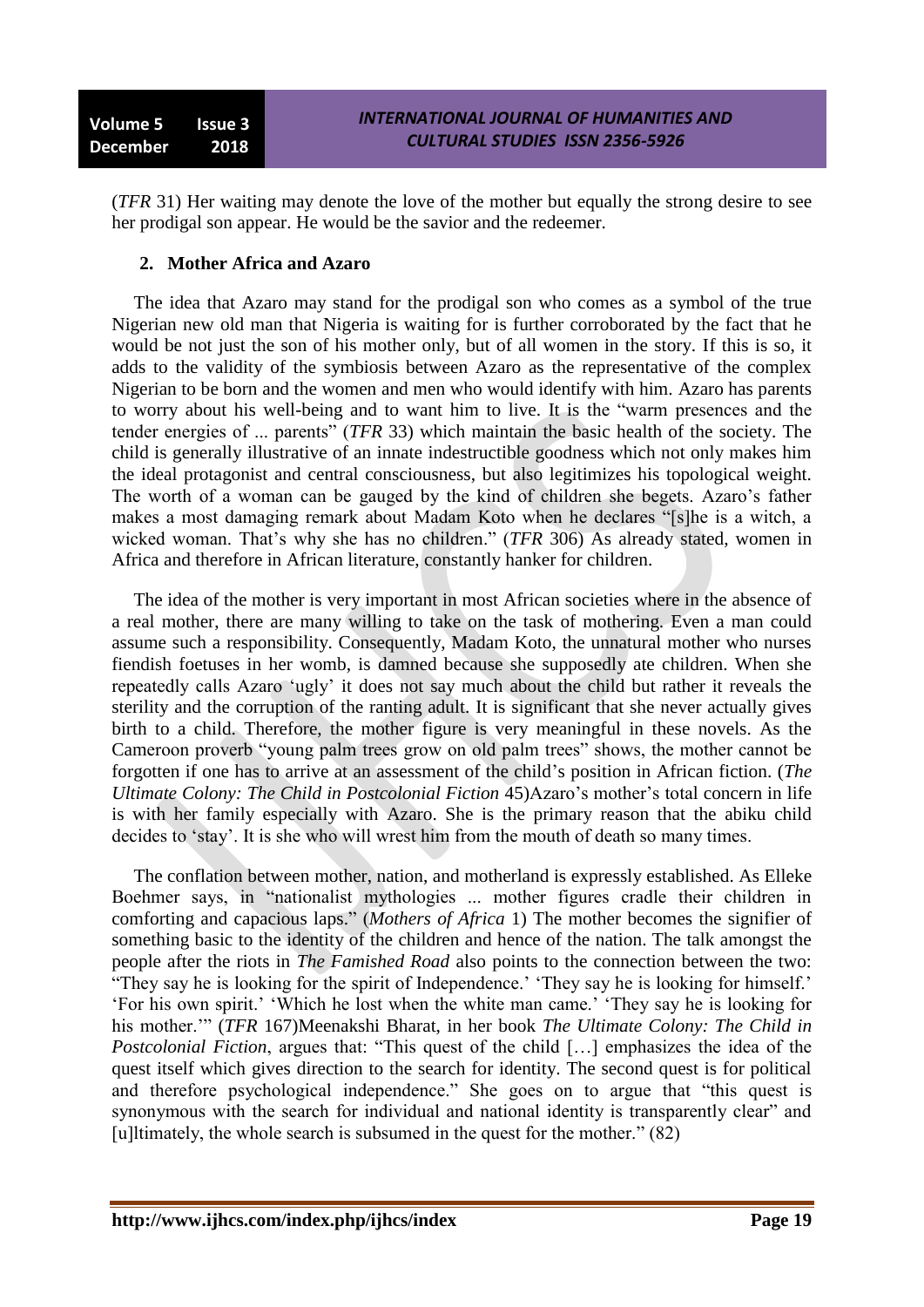Regarding women, the way he is welcomed by them as a hero is described in *The Famished Road* as follows:

I WAS AWOKEN by voices in the dark. I was on Mum"s shoulder and I saw faces of women in the rain, faces lit up by lightning flash. They crowded us, arms outstretched, eyes warm. We were surrounded on all sides. The women touched me and looked at me as if I were a wonderful thing that had fallen from the sky. They fondled my hair, rubbed my skin, and felt my bones as if, in being lost and found, I belonged to all of them. I had brought with me a new hope. They too became reasons for staying on this earth, to sometimes taste the joys of homecoming. (*TFR 28 emphasis in original*)

What is of relevance to this paper is the fact that Azaro feels he is not just staying for the sake of his Mum only. He belongs in this community of women, who by extension are Nigeria. If they embody the community as much as Mum does, then Azaro is justified that they are his Mum, too. They and Mum may be said to be interchangeable. He stays for Mum and therefore for them too. He is a gift from the skies, a savior and a redeemer because he is the embodiment of the values that make up the whole community. His attributes are theirs too, or they are the ones they yearn to either possess or be led by.

Belonging is the key concept in the passage quoted above. It is not only a matter of features shared by the whole community. It is more a question of identification with some lost values they can recognize and find in Azaro. They belong to him and he belongs to them. As to the deeper reasons, the notion of hope further determines their strong and natural attachment to him. It is a form of moral and spiritual communion between their souls and the hope for the future, one that is rooted in the past cosmography that unites the living with the dead, the spiritual with the material, and the earthly with the above. Finally, Azaro stresses homecoming as a yearning for return to the community, for the natural land of the ancestors. It is also associated with a sense of celebration that takes the form of caresses and other forms of welcoming for what has been missing and found. Homecoming is also related to restfulness and staying on as opposed to departing. The sense of union and even communion is evident in the embrace that unifies the son and the mother(s).

To sum up, the passage is carefully calculated to convey a shared belonging to a form of identity that is characteristic of a long tradition whereby the people"s lives are configured in a paradigm that is not fixed, hovering between at least two dimensions, the spiritual or the metaphysical, on the one hand, and the material, the worldly, or the temporal on the other hand. By extension, other characters in the novels be they good or bad Nigerians are also representatives of the balance or lack of it. Another issue about any consideration of the notion of identity that filters from the narrative structures has to do with identity as a project. Is it finished, on the move and therefore unsettled? As a result, one may put forward the idea that as unfinished or unsettled questions, identity matters linger in the air.

## **3. "The Free-Floating" Self**

According to Stuart Hall, floating signifiers can be used to comment upon a concept like race or gender. (*Race: The Floating Signifier* 2) Such words are stable but their signification is abstract. The words mean several things according to their use, to the context in which they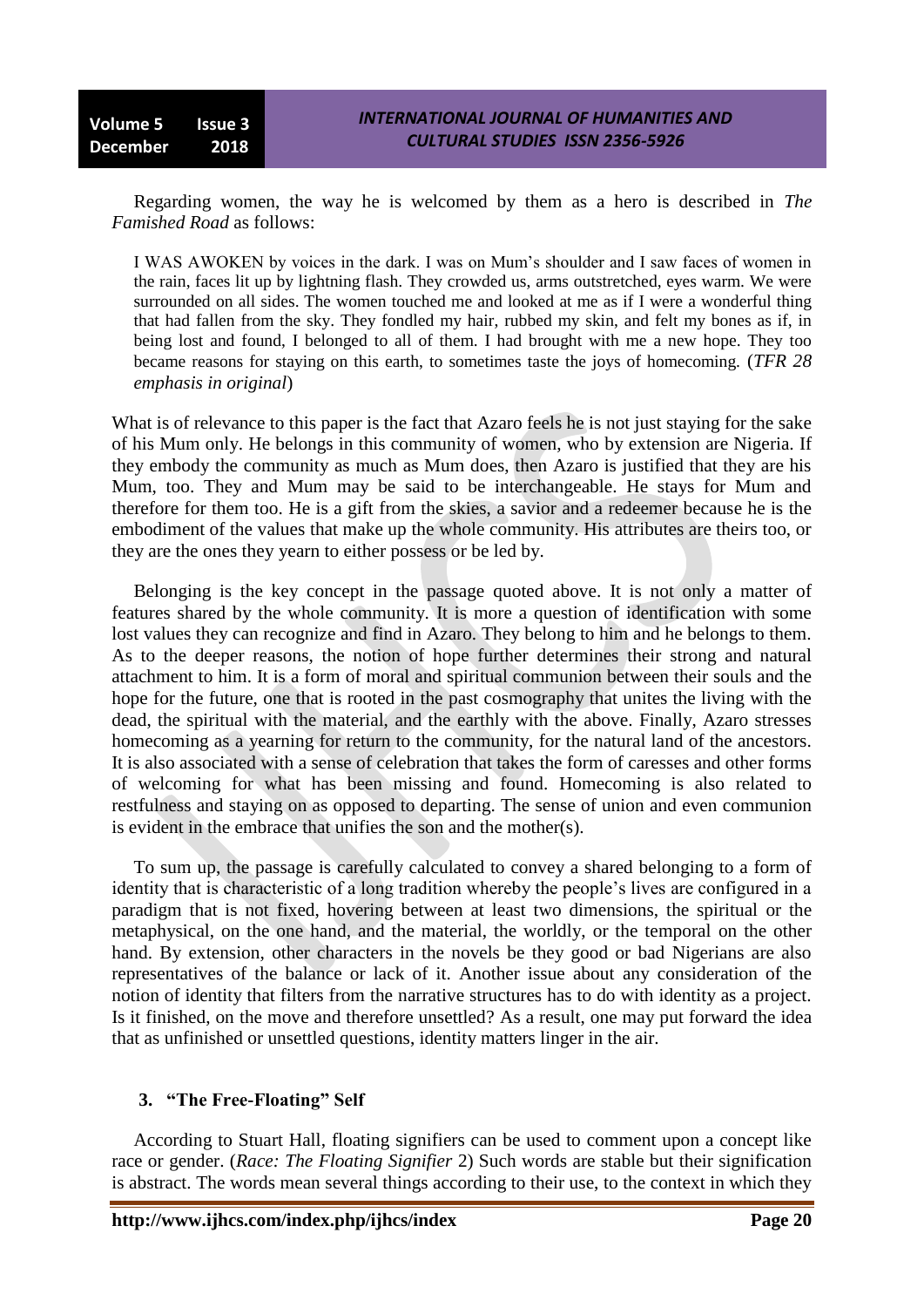are used, and to the users. Roland Barthes uses a "floating chain of signifieds." to mean concepts or chains of concepts open to interpretation. (Barthes 39) The American flag is used as an example to mean the USA as a nation, patriotism, US government, some US values such as capitalism, free trade, competition, and liberty. The concept is associated with indeterminacy and the negation of any determinable meanings to words or signs. Jacques Derrida uses the "free play" of signifiers: to negate any fixed meanings already present and favors an "indefinite referral of signifier to signified." (Derrida 25) As Rodolphe Gasché explains in his book *The Tain of the Mirror*, a signifier is there to explain and explain again. The sense never stops but keeps referring on and on. Its implications and its infinite nature account both for its lack of stability and fixity.

Abiku is such a signifier whose signifieds are many, indefinite, and each time it is invoked, it keeps referring to something. Azaro is a case in point. When trying to consider the concept in relation to an entity like the world of spirits, it slips into another world as it signifies the unborn, too. The world of the unborn is not stable itself as it partakes, in the novels, of "the world of the living", those of "the dead ancestors" and those of the immortal. On earth, it is that which is neither human nor totally angelic or demonic. Trying to hunt it down on earth, it flees and wanders in unknown territories that are uneasy to identify. The slippery nature of the Abiku lends the narrative its complex story lines.

If one is after the major characteristics of the signifier, one can argue that wandering and at times travelling point to the unceasing shifts of signification. Talking about the inhabitants, movement and travel are key concepts like in: "The inhabitants of the area never missed an opportunity to move on. They themselves seemed anxious to move on, to travel the roads to a new destination." (*TFR 491*) Elsewhere, Azaro says he followed his father "in his dreams" and the latter become "great realms and spaces." They are seen as "worlds before birth, the worlds of pure dreams and signs." (*TFR* 493) It is this hovering and floating that render meaning unattainable in full, always referring to other parts of a sum whose total is more than its simple parts, no matter how numerous or complex they are.

What the narrator recounts attests to the swarming of these worlds with interrelated signifiers forming what Barthes called a chain of signification as in the following passage:

I followed him sometimes in his brief reunion with his own primeval spirit and totem, in his fleeting contact with glimmerings of his true destiny. I saw angels erasing some of the memories of his journeys. He travelled far and his spirit ached and as he sweated in our room, dampening the bed, it poured with rain outside and the floods rearranged the houses of the road. The rains were sporadic. Frogs and bugs and diseases roamed in our lives and children died in the mornings when the politicians on their trucks announced the dawn of our new independent destiny.

And Dad travelled the spheres, seeking the restoration of our race, and the restoration of all oppressed peoples. It was as I followed Dad that I learnt that other spheres of higher energies have their justice beyond our understanding. And our sphere too. The forces of balance are turning every day.

Angels and demons are amongst us; they take many forms. They can enter us and dwell there for one second or half a lifetime. Sometimes both of them dwell in us together. Before everything was born there was first the spirit. It is the spirit which invites things in, good things, or bad. Invite only good things, my son. Listen to the spirit of things. To your own spirit. Follow it. Master it. So long as we are alive, so long as we feel, so long as we love, everything in us is an energy we can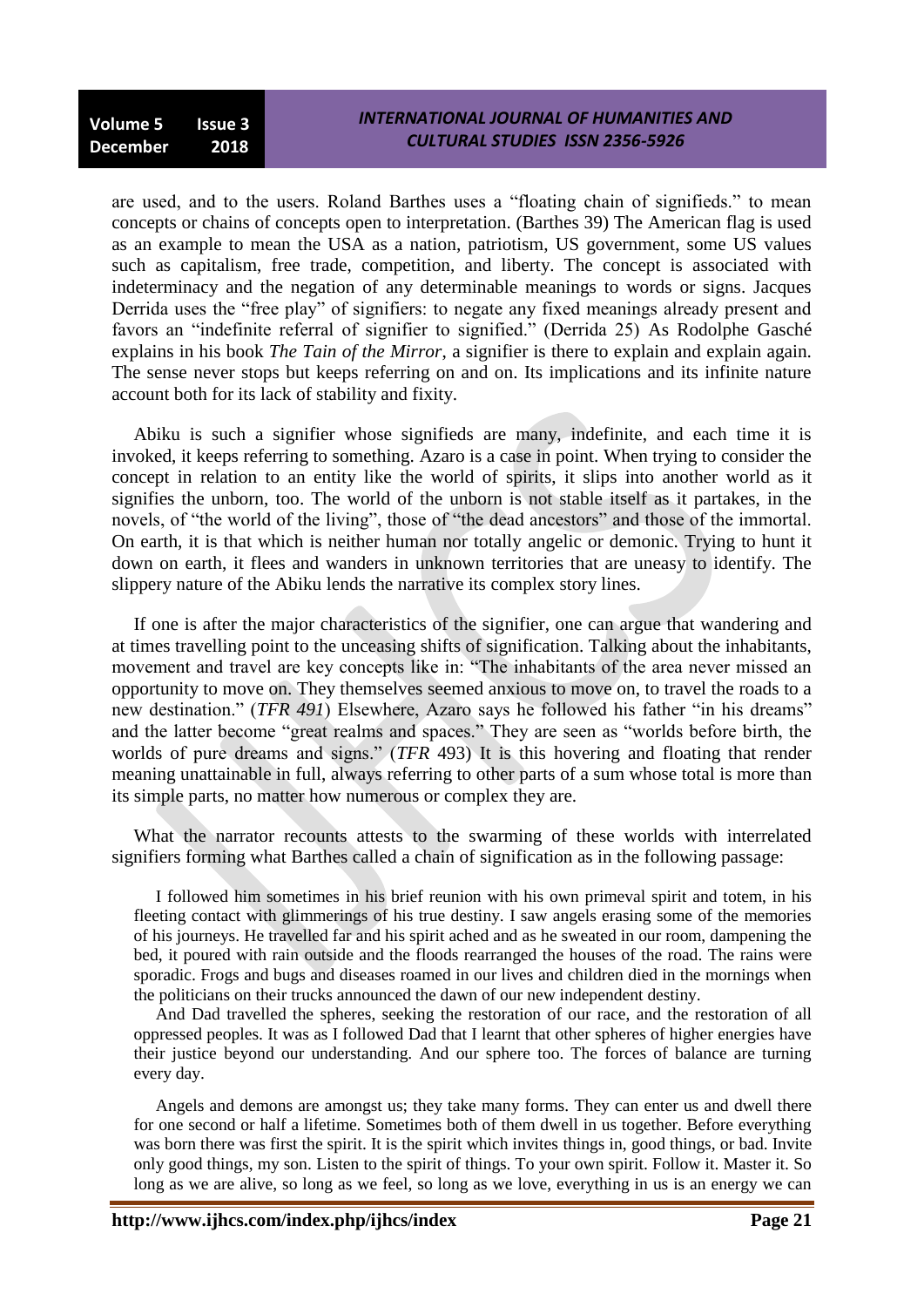use. There is a stillness which makes you travel faster. There is a silence which makes you fly. If your heart is a friend of Time nothing can destroy you. (*TFR 497-8*)

The passage does convey the blend that is unavoidable to talk about any sensible form of the community identities). It is a series of signifiers that collapse everything into a ceaseless going and coming into spaces where the dead, the unborn, and the living cross roads and partake of the attributes of the community.

It is actually the Abiku that, for convenience sake rather than for any sense of definiteness, is chosen to identify the people as a community sharing with their ancestors a unique plethora of a common unique heritage. Dad is the most outspoken character, after Azaro, of the chain of signifiers of the people"s identity(ies). Talking to Azaro about the family history he reveals to him the fact that he was the head-priest of their shrine, "Priest of the God of Roads." He was special in that he formed a kind of intermediary or bridge for people wishing to travel or do whatever they needed to do; "Anyone who wants a special sacrifice for their journeys, undertakings, births, funerals, whatever, goes to him." (*TFR* 70) Dad could have succeeded him, but the elders objected. What is of interest for our purposes here is the constant reference to the going and coming of the people, the trafficking that was going on between the worlds of the spirits and the ancestors and that of the living.

The natural belonging of the community is that indefinite, constantly moving, and forever dynamic temporal-spiritual dimension. Like azaro"s grandfather, all the members of the community are supposed to be able to travel, wandering, like him, "through the village and the world…" And if, for one reason or another, they feel not as powerful as their old people who have "all kinds of powers" then it is because they "are forgetting these powers," Dad adds that "now, all the powers that people have is selfishness, money, and politics." The latter attributes do not constitute the true complex components of the identity of the people. It is a return to the balance between the spiritual and the earthly that would enable the people to regain what was lost: their true self. Some of the most important pronouncements about the people and identity issues are made by Dad like that above-mentioned musings. Others relating to the destiny of the people are quite illuminating as when he says, "All human beings travel the same road." Generalizations about the people, destiny, and the past combined in the future or the future stemming from the past do convey a sense of belonging to a culture that is marked by the representation of identity in poetic forms.

In this respect, instances of such pronouncements are insightful like when Dad, addresses Mum and Azaro; ""My wife and my son, listen to me. In my sleep I saw many wonderful things. Our ancestors taught me many philosophies. My father, Priest of Roads, appeared to me and said I should keep my door open. My heart must be open. My life must be open. Our road must be open. A road that is open is never hungry. Strange times are coming."" (*TFR* 407) The vision Dad has is multiform from "wonderful things" to his father"s advice, dad is fully confident and makes a statement to this effect the bulk of it is there should be no fear for them from outsiders: "We are protected, you hear. We are fortified against invaders and wicked people. Nothing evil will enter our lives." (*TFR* 407) Dad has access to the world of ancestors, a world that enables him to foresee the present and the future as if he were a livingdead, and an ancestor belonging to both worlds. His conclusion is that they "must look at the world with new eyes, we must look at ourselves differently," What he can see and hear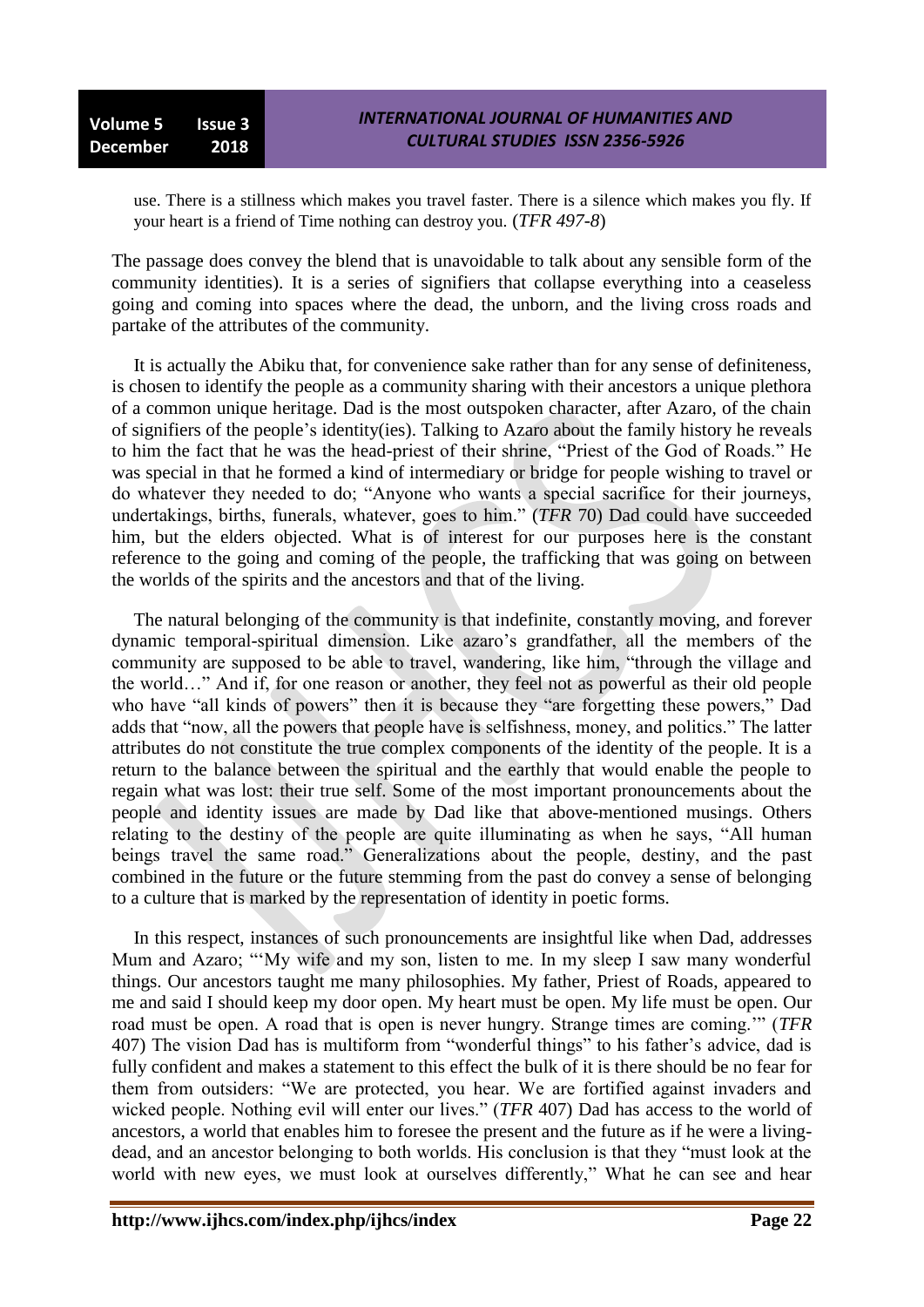become wisdom in their own way guiding not just his family but the whole people of the compound and the nation like in his open statement about seeing and hearing: "people who use only their eyes do not SEE. People who use only their ears do not HEAR." (*TFR* 498 emphasis in original) What Dad has advocated is at the heart of the complexity of their being, a blend of dreams and awakened moments, a mixture of the earthly and the spiritual, the unceasing relations with dead ancestors, gods and mortals coming together to decipher the nature of life, its multiple and infinite meanings, and their own significance.

The signifier of identity in Okri"s trilogy hovers between infinite possibilities. It takes different forms which are interrelated, forming a network whose meanings are infinite because they have no clear beginnings and no endings. They have no definite shape or contours to help delineate them in their totality. Each triggers a concatenation of signifiers in an endless referral chain always there from time immemorial. The signifier of identity may be said to be characterized by indeterminacy. To articulate the indeterminacy in the representation of identity, two recurrent concepts are presented in ways that obliterate fixity of meaning about them. They are the road and the river. There are instances where the road is singled out as an itinerary by itself, travelled by various characters in real life like Azaro and in dreams, especially by Azaro and his father. It even has a King of the Road who, we are told, behaves like a monster always famished and insatiate. The road is said to have no beginning or end and is always unfinished and therefore remains incomplete. It is neither straight nor circular in shape. It may be winding, large or narrow and has links with the forest(s). In concrete terms, it is never visualized and remains abstract. It could mean life, destiny, history, and it can belong to everyone to tread. As such, it blurs the meaning of every single life and prolongs the suspense about its nature and where it leads to if it is trodden by people.

The river is another concept that conveys the movement with no clear directions. Traditional metaphors of the river and crossing the river associated with bathing and purifying are rather absent from the selected novels. It is not laden with a specific imagery like the Congo River or the Thames in Conrad"s *Heart of darkness*, for instance. Its association with the road has nothing to do with the sense of crossing as it is rather a question of interchangeability, one yields or replaces the other in the novels under discussion. Technically, the road becoming a river or the river giving birth to the road entails a horizontal movement as opposed to the seemingly vertical one of the spiritual vs the material. The bend in the river and the twist in the road lend significant signifiers to the travelling identity that is best seen as wandering like its own would-be holders. Hence, the spatial configuration of the markers of identity is both temporal and geographical. They fuse into what Bakhtin has called "the chronotope" or fusion of time and space. Bakhtin defines the chronotope as follows:

We will give the name chronotope (literally, "time space") to the intrinsic connectedness of temporal and spatial relationships that are artistically expressed in literature. This term [space-time] is employed in mathematics, and was introduced as part of Einstein's Theory of Relativity. The special meaning it has in relativity theory is not important for our purposes; we are borrowing it for literary criticism almost as a metaphor (almost, but not entirely). What counts for us is the fact that it expresses the inseparability of space and time (time as the fourth dimension of space). We understand the chronotope as a formally constitutive category of literature; we will not deal with the chronotope in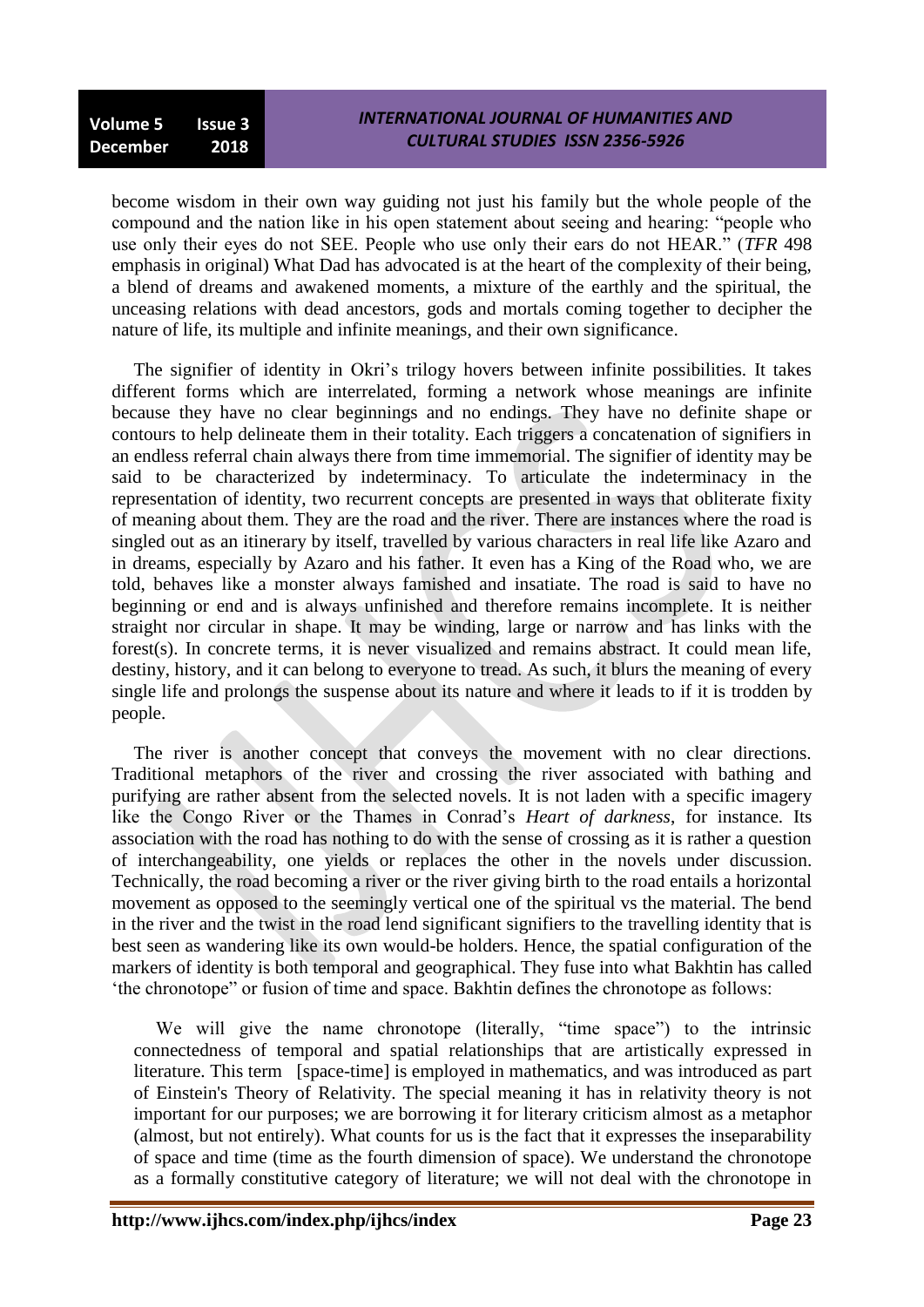other areas of culture.' In the literary artistic chronotope, spatial and temporal indicators are fused into one carefully thought-out, concrete whole. Time, as it were, thickens, takes on flesh, becomes artistically visible; likewise, space becomes charged and responsive to the movements of time, plot and history. This intersection of axes and fusion of indicators characterizes the artistic chronotope.

The chronotope in literature has an intrinsic generic significance. It can even be said that it is precisely the chronotope that defines genre and generic distinctions, for in literature the primary category in the chronotope is time. The chronotope as a formally constitutive category determines to a significant degree the image of man in literature as well. The image of man is always intrinsically chronotopic. (*The Dialogic Imagination* 84- 5)

The chronotpe of the river- road becomes the organizing principle of the selected novels with a wanderer who keeps losing track of his road and finding parts of it in his dreams and real life. Bakhtin adds that chronotpes are "points in the geography of a community where time and space intersect and fuse. Time takes on flesh and becomes visible for human contemplation; likewise, space becomes charged and responsive to the movements of time and history and the enduring character of a people." Bakhtin's inclusion of the community relates the chronotpe to life and to history, and future: "Chronotopes thus stand as monuments to the community itself, as symbols of it, as forces operating to shape its members' images of themselves." (84-5) They become the source of inspiration for the people and their guides to know themselves and their history and to project themselves in the future.

The chronotope is dynamic, always unstable and changing. It involves past events, present ongoing ones, and future possible ones. It is a long complex road, we are told, leading "Everywhere. It leads to the world of human beings and to the world of spirits. It leads to heaven and hell. It leads to worlds that we don"t even know about." (*TFR* 326) The complexity of the chronotope lies in its multi-directions, its changing nature as it takes the form of the river, flowing "against the direction" of its travelers (*TFR* 327), but mainly remaining endless. Azaro asks the spirit about whether they are travelling to the end of the road and the spirit answers in the negative, stressing the paradox of the road. He justifies the paradox by saying "[fr]om a certain point of view the universe seems to be composed of paradoxes. But everything resolves. That is the function of contradiction." (*TFR* 327) All one needs to do is to see "everything from every imaginable point of view" to be able to understand. (*TFR* 327) The paradox is that the spirit who advocates this recognizes that he cannot understand the indeterminacy.

The road is said to be something that is to be built. In the novels, people tried to build it but they succeeded only in building a small portion and it remains an unfinished enterprise. Ending the road or finishing the building of the road is equated with death as Dad seems to have reached a somewhat conclusive response: "I suppose they will have nothing to do, nothing to dream for, and no need for a future, they perish of completeness, of boredom." (*TFR* 329) Completeness or resolution is deadly in the process of cultural identity as Dad affirms. The road is the chronotope of identity which keeps the people going on and on. It is "their soul, the soul of their history" (*TFR* 329) and therefore could never be finished.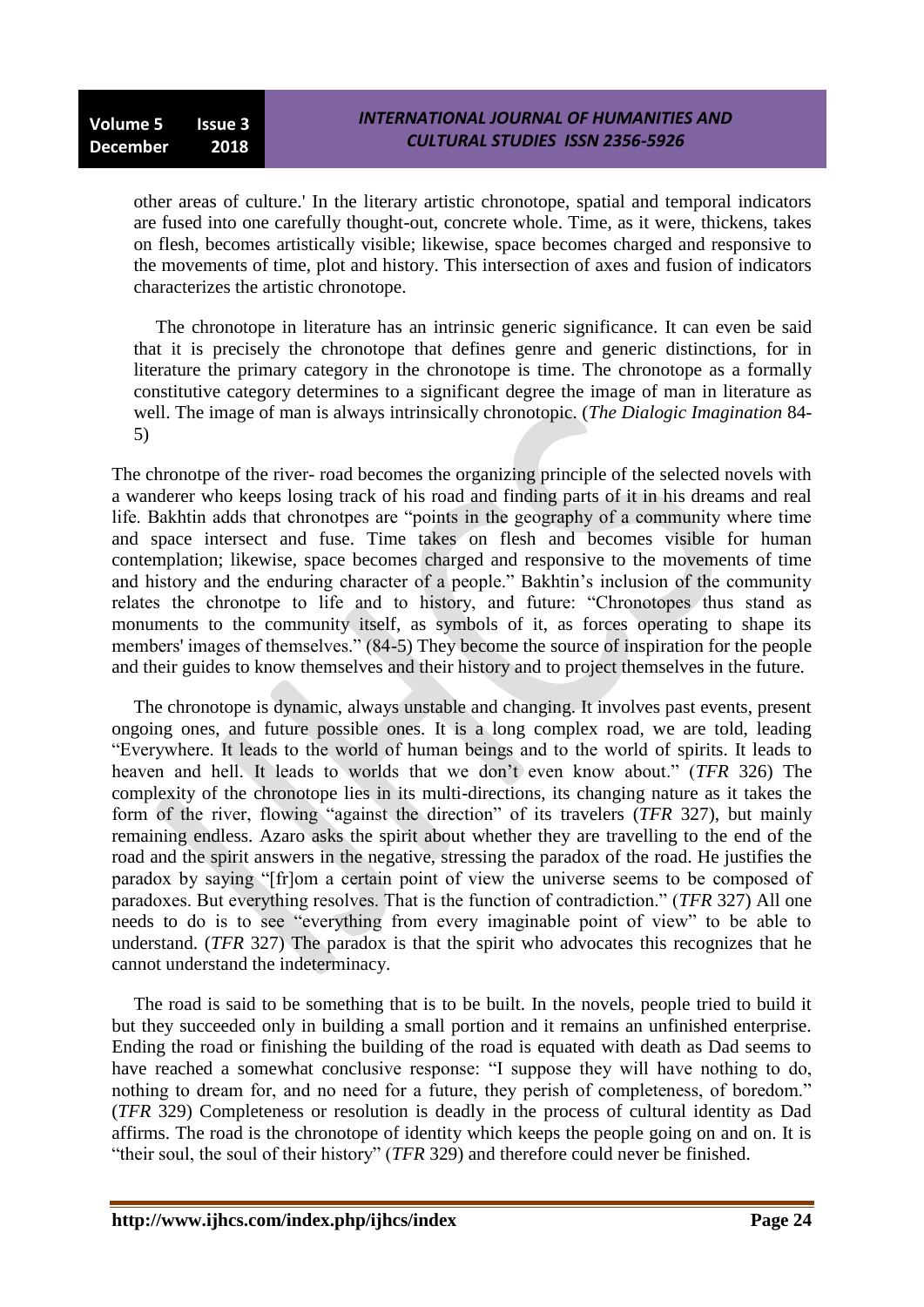Azaro sees it as very beautiful, a true "work of art" and when he asks the spirit for the reason behind the sublime about it, the latter responds that the secret of the beauty lies in that fact that every generation begins building from scratch connecting "the origins for themselves." (*TFR* 330) The dynamism characteristic of the chronotpe is never a finished product. It is constantly made and unmade, begun but never finished, floating and never settling down like the history of a people finding its roots in the past, striving to mark the present and stretching into a distant future.

## **4. Trauma and Identity**

The representation of identity raises questions about the traumatic effects similar to those occasioned by the labors of a pregnant woman giving birth to a child who might live and might die, whose parents wish the child might stay and grow rather than be taken away. This is first evident in Mum"s case, but Dad, as a major character undergoes various anxiety attacks, and so do Azaro, Ade, and the photographer. Mum is constantly portrayed as working, waiting, and worrying. Even when she is ill, Mum goes to her stall to earn a living and she worries lest they have no food, not money to pay for the rent. She often keeps her worries for herself and when she complains she does it just to let her frustration go rather than showing any signs of giving up to her husband or child, or life. The most difficult moments of her anxious mind have to do with waiting for husband to come home safe and her son to return from his nasty habit of wandering.

In all the said situations, she worries. But Mum the worrier is the dominant trait as it embodies restlessness until the end of the first novel. Worrying has been so internalized by her that she came to cope with it so naturally. It became an attribute and a definer of the self. It is a feeling of concern about her family and these concerns are a form of enduring anxiety as it endures. It does not end with the end of the cause of the concern. It is deeper and has to do with becoming. It is true that in some cases, especially after Dad"s recovery towards the end of the novel, she seems to surmount her anxiety by welcoming him back to their family life, and the novel ends with the two of them having left early in the morning for work. It is also evident that Dad and Mum spent the night as lovers, but her anxiety is overwhelming her character because she develops finer feelings and attitudes regarding the nation as a whole, and her family as a signifier of the nation.

Like Mum, Dad does worry about the wanderings of his son and his precarious situation. However, the true source of his anxiety has to do with the ills of his people and what could be done for a better future.

But Dad's spirit was restless for justice and more life and genuine revolution and he kept ranging farther out into other worlds where the promises of power were made before birth. And Dad travelled the spheres, seeking the restoration of our race, and the restoration of all oppressed peoples. […] The wind exposes the hungry, the overfed, the ill, the dying, and those who feed on the unseen suffering of others. But the restorations are slow because our perception of time is long. Time and truth always come round; those who seem to hold sway and try to prevent the turning of justice only bring it quicker; and Dad wanted the turning now. He wanted justice now. He wanted truth now. He wanted world balance now. He raised the storms of demands in his dreams. He raised impenetrable questions. He kept asking: WHY? After eons he asked: WHAT MUST WE DO? And then he asked: HOW DO WE BRING IT ABOUT? Pressing on, he wanted to know: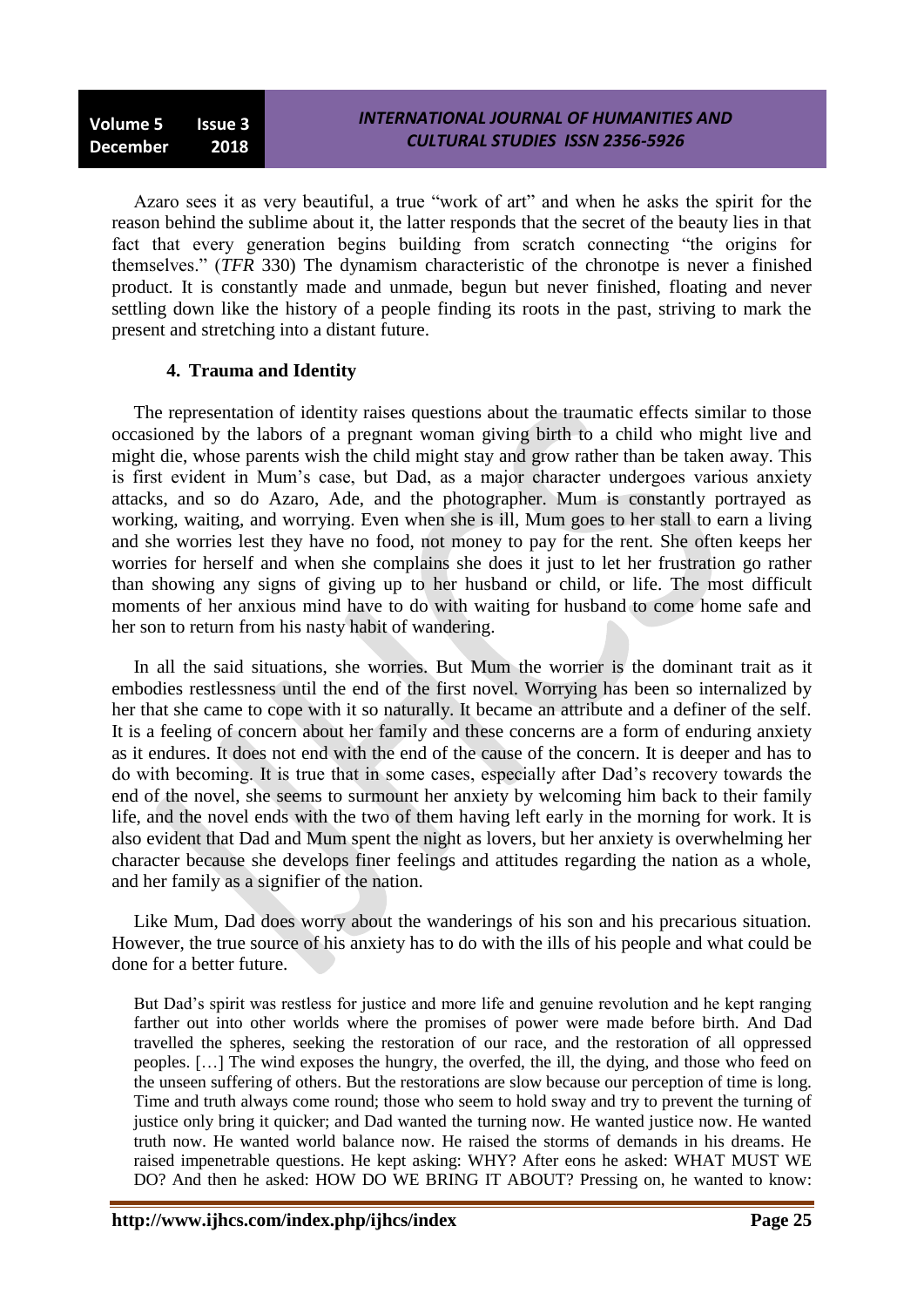WHEN? Relentlessly, twisting and turning, he demanded: WHAT IS THE BEST WAY? And with a bit more serenity, not drawing back from the inevitableself-confrontation, he asked: WHAT IS THE FIRST STEP? […] A child was born and didn"t get to its body. Was I being reborn in my father? In his journeys Dad found that all nations are children; it shocked him that ours too was an abiku nation, a spirit-child nation, one that keeps being reborn and after each birth come blood and betrayals, and the child of our will refuses to stay till we have made propitious sacrifice and displayed our serious intent to bear the weight of a unique destiny. (*TFR* 494 emphasis in original)

As far as Azaro"s traumatic experiences are concerned, he grows to learn to worry about himself and his parents throughout the trilogy.

First, Azaro discovers the solid links of love he feels are binding him to his mother, then the strong links of affinity drawing him to his father, and he worries lest he should lose them.

Suddenly I had a vision of her death. It came and went so fast and it left me perplexed. I remembered her face when she nearly died just after my homecoming. I remembered that it was because of her bruised face that I had chosen to live, to stay, in the confines of this world, and to break my pacts with my spirit companions. One of the many promises I made before birth was that I would make her happy. I had chosen to stay; now she wanted to die. I burst out crying. I threw myself on the floor and thrashed and wept. The demon of grief seized me completely. Mum tried to hold me, and console me, and find out why I had so suddenly begun crying. She didn"t know how inconsolable I was at that moment, because she didn"t know the cause of my grief. She didn"t know that the only thing that could make me stop was a promise from her that she would never die. (*TFR* 228-29)

The passage is about a scary vision of the possibility of his Mum"s death and the event is considered as a tragedy for Azaro. The tragic is conveyed in the paradox expressed by the character who strove to stay for the sake of his mother when she is likely to quit this world and leave him a helpless orphan. He is seized by an overwhelming grief that Mum is unable to understand. His helplessness is expressed by the verb cry which is repeated to convey his impotence in front of the situation. That he cannot be consoled is a sign of his helplessness and utter desperation. To the perplexity at envisioning the occurrence of her death will follow a burst of grief at the idea of losing her. Her death will affect Azaro and its traumatic effects will be hard to die.

Azaro weeps over his strong attachment to his parents and part of his crying has to do with the anxiety of either losing them, one of them, or the bliss of having a family. His determination to stay on is behind the fears of not being able to fulfill his inner desire to settle down to a life with his parents on earth. His decision is irrevocable as he says that "it did not matter whether they saw my protest or not. I was determined to stay like that to the end of time." (*TFR*322) his determination betrays his eagerness to feel that he belonged in a family because, unlike his friend Ade, he felt that they cared for him.

His feelings for his father are as strong and genuine as those he has for his mother. His involvement in family matters like the painful and anxious waiting for Dad to recover from the physical pressures exerted on him conveys a sense of truthful worrying about the health of his father.in the following passage: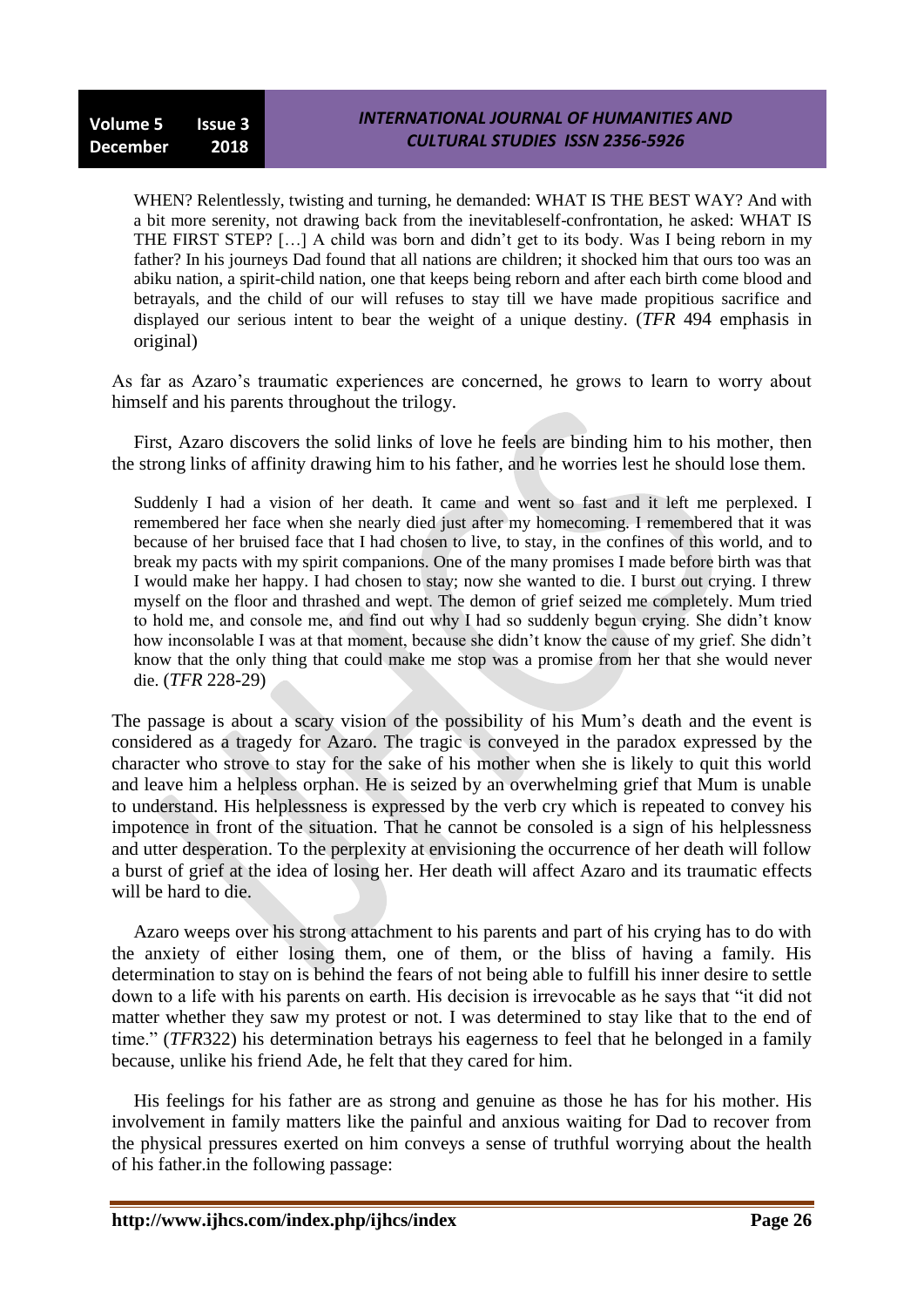DAD STAYED AT home for six days after the fight. His bruises got very big, his eyes swelled to extraordinarily bulbous proportions, and his lower lip grew larger than a misshapen mango. He wasn"t ill, but he wasn"t well either. He lingered in a curious state of shock, between agony and amnesia. He was silent the whole time and his eyes were vacant. Occasionally he would give me a concussive smile, an idiotic wink. We had to feed him pap, as if he were the biggest newborn baby in the world. (*TFR* 359 emphasis in original)

Azaro"s sense of observation is similar to that of any normal child anxiously waiting for an improvement of his father"s health conditions. It does also reveal the patient nursing he was involved in as a member of the family when he says, "we had to feed him." His participation in nursing his father is a natural return of what his parents did when he was ill himself. It is natural and conveys a genuine love.

Those long moments of waiting for an improvement of Dad"s health conditions are described in terms that convey the trauma of waiting for a change that is so much yearned for. They translate the sense of anxiety which is described in terms of anguish as in "We waited all night for Dad to return. It seemed our lives kept turning on the same axis of anguish." (*TFR 279*) His description of his mother"s busying herself until her husband"s return to his normal state captures her stoicism:

When Mum had slept enough she dressed her wound with the ash of bitter wood. She showed no signs of pain. She made food, cleaned the room, and counted her money in a tin-can. She calculated her profits without any light in the room. When she finished she began to repair our clothes, sewing on buttons, patching holes in Dad"s trousers. She stayed silent and worked with abnormal concentration, her forehead wrinkled, like someone using one action to focus on the pain of waiting. (*TFR* 280)

"The pain of waiting" is veiled by Mum"s dignified attitude whereby she keeps making herself busy doing various sorts of things to instill dignity in her son too. Azaro notices what she does and understands what she aims at, which he seems to share, given the situation. He has fully integrated the everyday life of his family. He is now part of a unified small cell of which he is a full member sharing everything with them including the anxiety that further unites them, unlike his friend Ade, the other spirit-child in the novels.

As a spirit child, Ade buries his worries into grief as he is led to take the decision to leave "the world of the living" and join that of "the spirits." His is not an anxiety in the sense felt by the other characters. It is rather a sad realization that when changes occasioned by struggle and hope will occur, he will not be present to share with the people. Contrary to Azaro whose parents are loving and caring, his are presented as indifferent and sometimes brutal. Azaro's recounting of the conversation he had with Ade over his decision to leave and join the land of the spirits conveys the latter"s grief in half veiled ways: first, Ade"s attitude inspires fear when Azaro says "He stopped. There was a long pause. Then he continued, frightening me." (*TFR* 478) Azaro seems to be moved by the gravity of Ade"s tone as the pause and the expectations are very serious. Seriousness is conveyed in the pondering over what will happen in the future as Ade says:

"There will be changes. Coups. Soldiers everywhere. Ugliness. Blindness. And then when people least expect it a great transformation is going to take place in the world. Suffering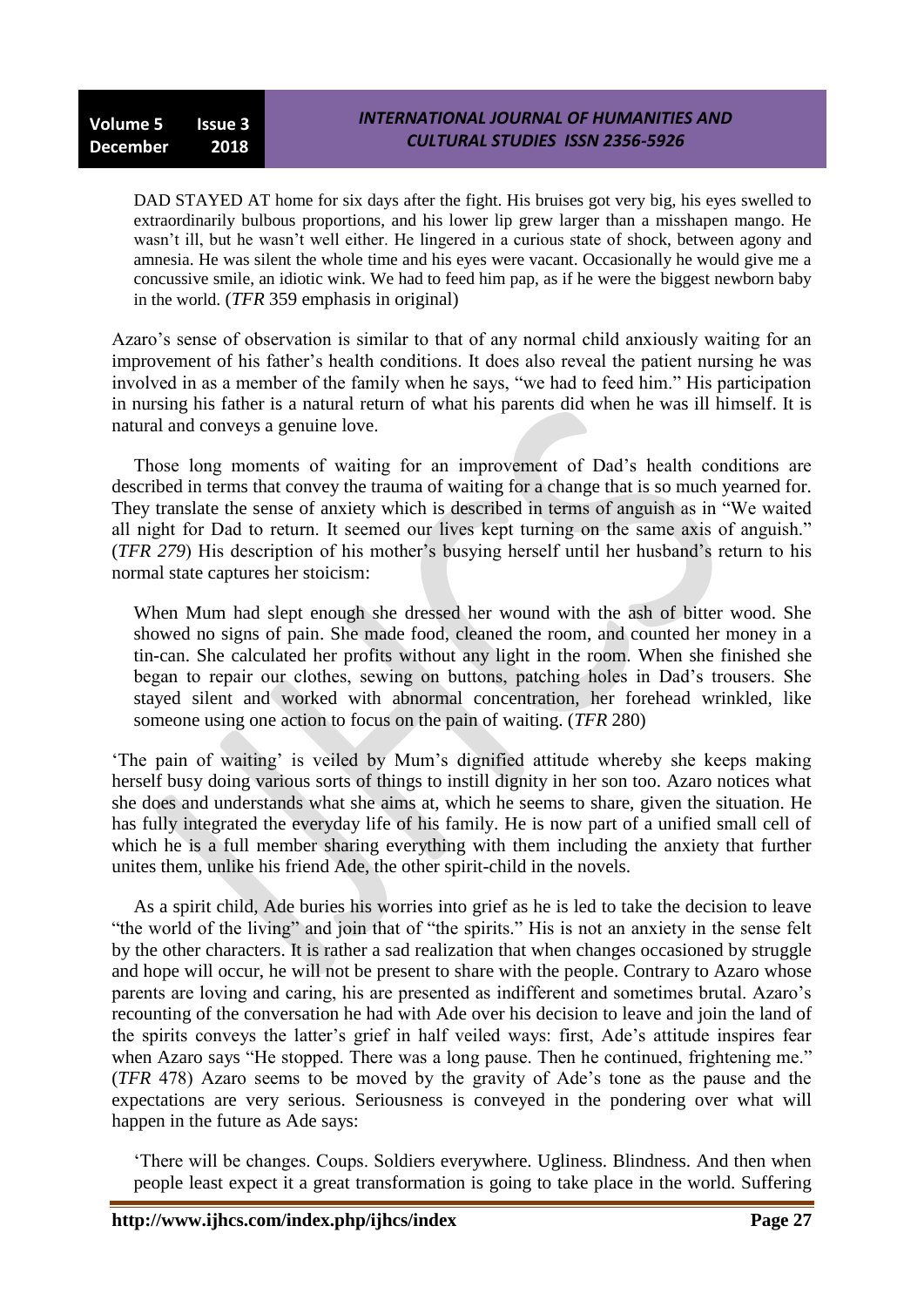people will know justice and beauty. A wonderful change is coming from faraway and people will realize the great meaning of struggle and hope. There will be peace. Then people will forget. Then it will all start again, getting worse, getting better. Don"t fear. You will always have something to struggle for, even if it is beauty or joy." (*TFR* 478)

Wonderful changes, justice and beauty, meaning, peace and forgetfulness are mixed with suffering, ugliness, and blindness. It is these seemingly contradictory things that Ade will miss. Knowing that they are part of what make a people a nation and that Ade will not be there to experience them is the source of his grief, more than the fact that his parents are careless about him. His "I won"t be there, "is laden with the sense of regret that matches the quality of his voice which Azaro describes as "quivering". Throughout the trilogy, expectations combine with patient waiting and hope, but equally with anguish and fear. Rather than an after-event effect, trauma is a series of sensations and anguish that are combined with the present of a sweet painful suffering and the anxiety of the unknown.

Suffering is both sweet and painful, therefore traumatic leaving traces that define the self in adversity and project a sense of relief that is most welcome. Anxiety and apprehension of the unknown are traumatic in that they may bring about what the heart does not will and the mind wishes to discard. Hence, trauma in relation to the issues of identity is not a psychological feeling of the consequences of a past experience and its devastating effects. It is already inherent in the present daily life of people and it is future oriented. As Abdelkader Ben Rhit argues in his article entitled "Local Moods, Global Modes in Benn Okri's *The Famished Road Trilogy*" "identity construction and self-discovery in Okri's trilogy are articulated around the painful experience of trauma and its healing process, which necessitates the rewriting of black history through the act of narration." (60) If the traumatic experiences the Nigerians have been through during the colonial, the transition, and the postindependence periods affect the individual and the nation, the kind of identity they yield is complex, in constant search of possibilities, and in the mold. It is never a finished product like the very verbs which are frequently used in Okri's trilogy and which play the role of definers like 'wander,' 'travel,' and 'stay'. This identity is rather problematic as even if it conveys rest or a sense of stability, it remains a free-floating signifier.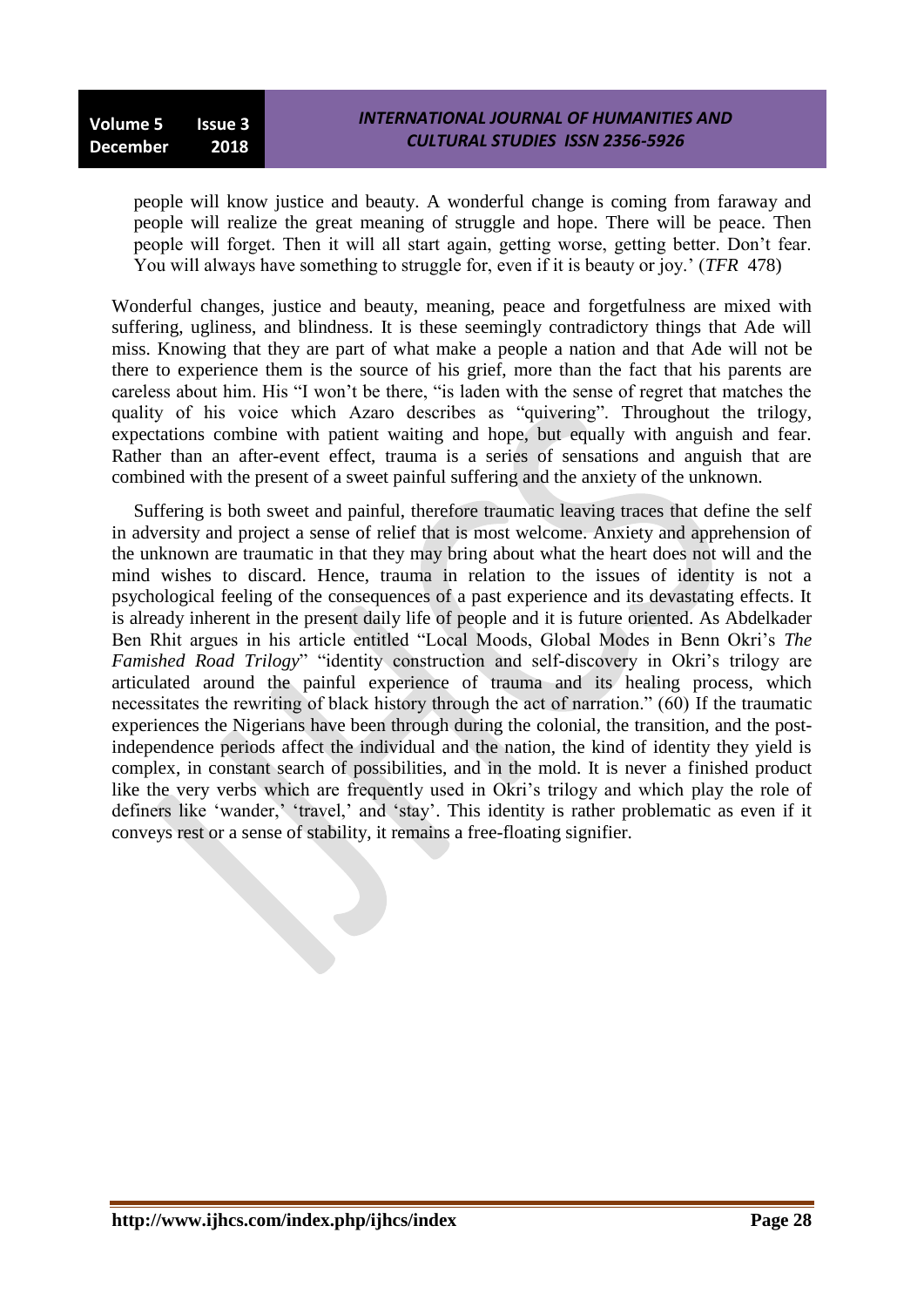#### **References**

Achebe, Chinua. *There was a Country: A Personal History of Biafra*. Penguin. UK, 2012.

- ---. "The Role of the Writer in a New Nation." *African Writers on African Writing*, 1964, pp. 7-13
- ---. *Things Fall Apart*. New York: Anchor Books, 1994.
- Bakhtin, M. M. and Michael Holquist. *The Dialogic Imagination: Four Essays*. Austin: University of Texas Press, 1981.
- Barthes, Roland, and Stephen Heath. *Image, Music, Text*. New York: Hill and Wang, 1977.
- Ben Rhit, Abdelkader. "Local Moods, Global Modes in Ben Okri"s *The Famished Road Trilogy*." *Africans and Globalization Linguistic, Literary, and Technological Contents and Discontents,* edited by Akinloye Ojo, Karim Traore, and Oyinlola Longe. Lexington Books, 2018, pp. 45-62.
- Bhabha, Homi K. *Nation and Narration*. London and New York: Routledge, 1990.
- Bharat, Meenakshi. *The Ultimate Colony: The Child in the Postcolonial Fiction*. Allied publishers, 2003.
- Boehmer, Elleke Deirdre. "Mothers of Africa: Representations of Nation and Gender in Post-Colonial African Literature." 1991. University of Oxford, PhD Dissertation.
- Brennan, Timothy A. "The National Longing for Form." *The Postcolonial Studies Reader*. editor / Bill Ashcroft; Gareth Griffiths; Helen Tiffin. London & NY: Routledge, 1995. Pp. 170-175
- Caruth, Cathy, and Robert Jay Lifton. "Interview with Robert Jay Lifton." *American Imago*, vol. 48, no. 1, 1991, pp. 153–175. *JSTOR*, JSTOR, www.jstor.org/stable/26304036.
- Chodorow, Nancy J. *Feminism and Psychanalytic Theory*. Cambridge: Polity Press, 1999.
- Conrad, Joseph*. Heart of Darkness*. New York: Columbia UP, 1999.
- Derrida, Jacques. *Writing and Difference*. Alan Bass (trans.) London: Routledge, 1978
- Fanon, Frantz. *The Wretched of The Earth*. New York: Grove Press, 1963.
- Fernandes, Jorge Luis Andrade. *Challenging Euro-America's Politics of Identity the Return of the Native*. Routledge, 2008.
- Foucault, M. "Nietzsche, History, Genealogy". In Paul Rabinow (Ed.), *The Foucault Reader,*  1984.
- Fraser, Robert. *Ben Okri: Towards the Invisible City*. Homdon: Northcote House Publishers, 2002.
- Gasché, Rodolphe. *The Tain of the Mirror: Derrida and the Philosophy of Reflection*. Harvard UP, 1986.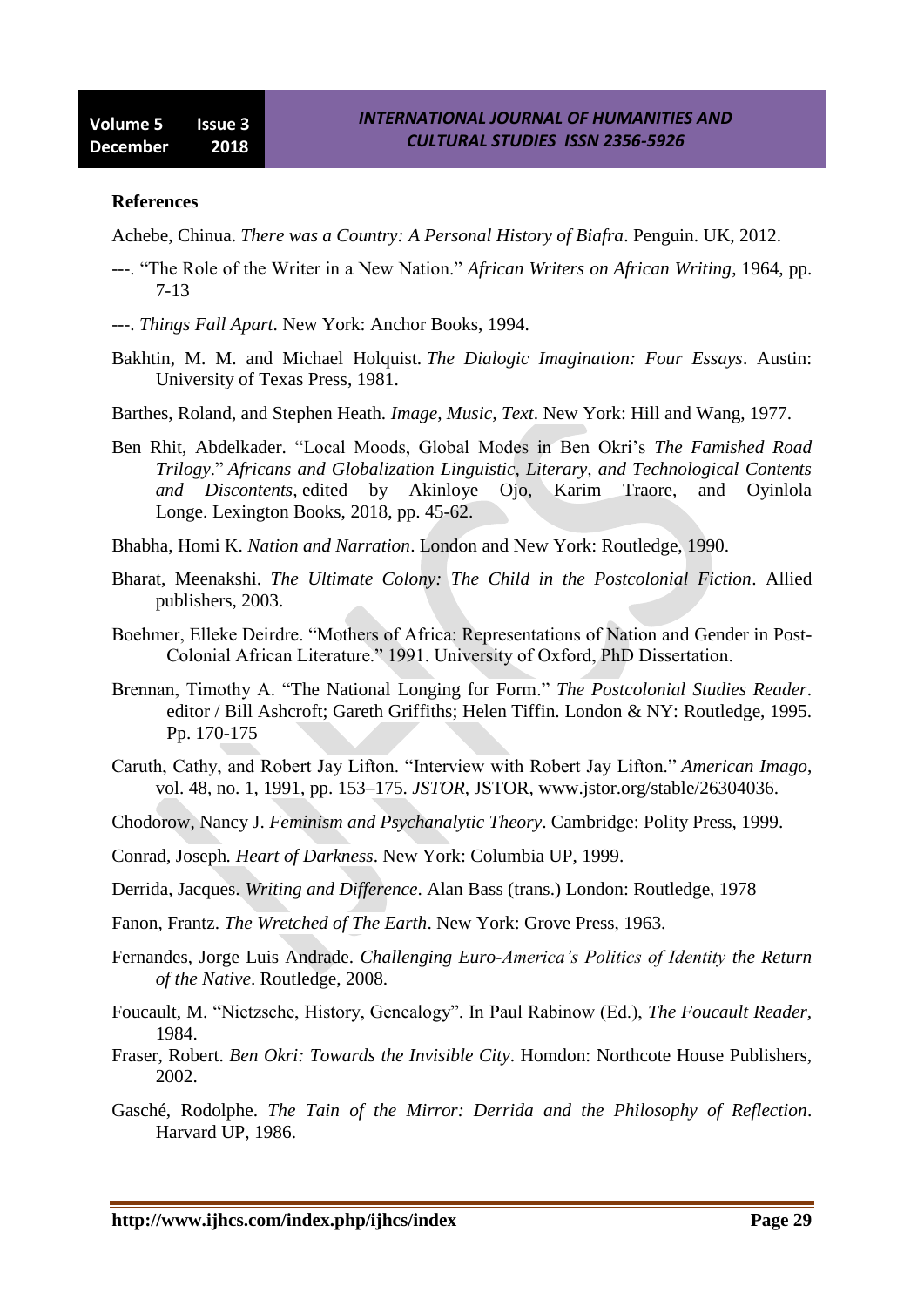- Grace, Daphne. *Relocating Consciousness: Diasporic Writers and the Dynamics of Literary Experience*. Amsterdam: Rodopi, 2007.
- Hall, Stuart. *Race, the Floating Signifier*, film, directed by SutJhally Hall, (videotape lecture), Northampton, MA, Media Education Foundation, 1996.
- Hart, Stephen M, and Wen-chin Ouyang, editors. *A Companion to Magical Realism*. Boydell and Brewer, 2005.
- Hemminger, Bill. "The Way of the Spirit." *Research in African Literatures*, vol. 32, no. 1, 2001, pp. 66-82, *JSTOR*. www.jstor.org/search. Accessed 10 Apr. 2017.
- Ifowodo, Ogagaoghene. *Re-Constructing Identities: History, Trauma and Healing in the Post- Colonial Narrative*. 2010. Cornell University, PhD Dissertation.
- Lévi-Strauss, Claude. *Introduction to the Work of Marcel Mauss*. London: Routlege, 2001.
- Maier, Anca-Ioana. *Ben Okri: Between Reality and Fantasy*. 2013. Universitatea Babe?- Bolyai, Cluj-Napoca, Romania, PhD Dissertation.
- McCabe, Douglas. "Histories of Errancy: Oral Yoruba Abiku Texts and Soyinka"s "Abiku"." *Research in African Literatures*, vol. 33, no. 1, 2002, pp. 45-74.
- Moh, Felicia Oka. *Ben Okri: An Introduction to his Early Fiction*. Enugu: Fourth Dimension Publishing, 2002.
- Ngugi, WaThiong"o. *Decolonising the Mind: The Politics of Language in African Literature*. London: James Currey, East African Educational Publishers, 1986.
- O"Connor, Maurice. *The Writings of Ben Okri: Transcending the Local and the National*. Prestige Books, 2008.
- Ogunsanwo, Olatobosun. "Intertextuality and Post-Colonial Literature in Ben Okri"s*The Famished Road*." *Research in African Literatures*, vol. 26, no. 1, 1995, pp. 40-52.
- Okri, Ben. *The Famished Road*. NewYork: Talese/Doubleday, 1992.
- ---. *Songs of Enchantment.* London: Jonathan Cape Ltd, 1993.
- ---. *Infinite Riches*. London: Phoenix House, 1998.
- ---*. A Way of Being Free*. London: Phoenix House, 1997.
- Plettner, Anne Martha. *The Postcolonial Liminal Novel in Africa: Farah's Maps, Ben Jelloun's L'enfant De Sable and Okri's The Famished Road*. MA Thesis. The American University in Cairo, 2000. Web. 17 Nov.2018.
- Quayson, Ato. *Strategic Transformations in Nigerian Writing: Orality & History in the Work of Rev. Samuel Johnson, Amos Tutuola, Wole Soyinka & Ben Okri*. Indiana UP, 1997.
- ---. "Looking Awry: Tropes of Disability in Post-Colonial Writing." An Introduction to Contemporary Fiction: International Writing in English since 1970. Ed. Mengham-Rod. Cambridge, England: Polity, 1999. 53-68.